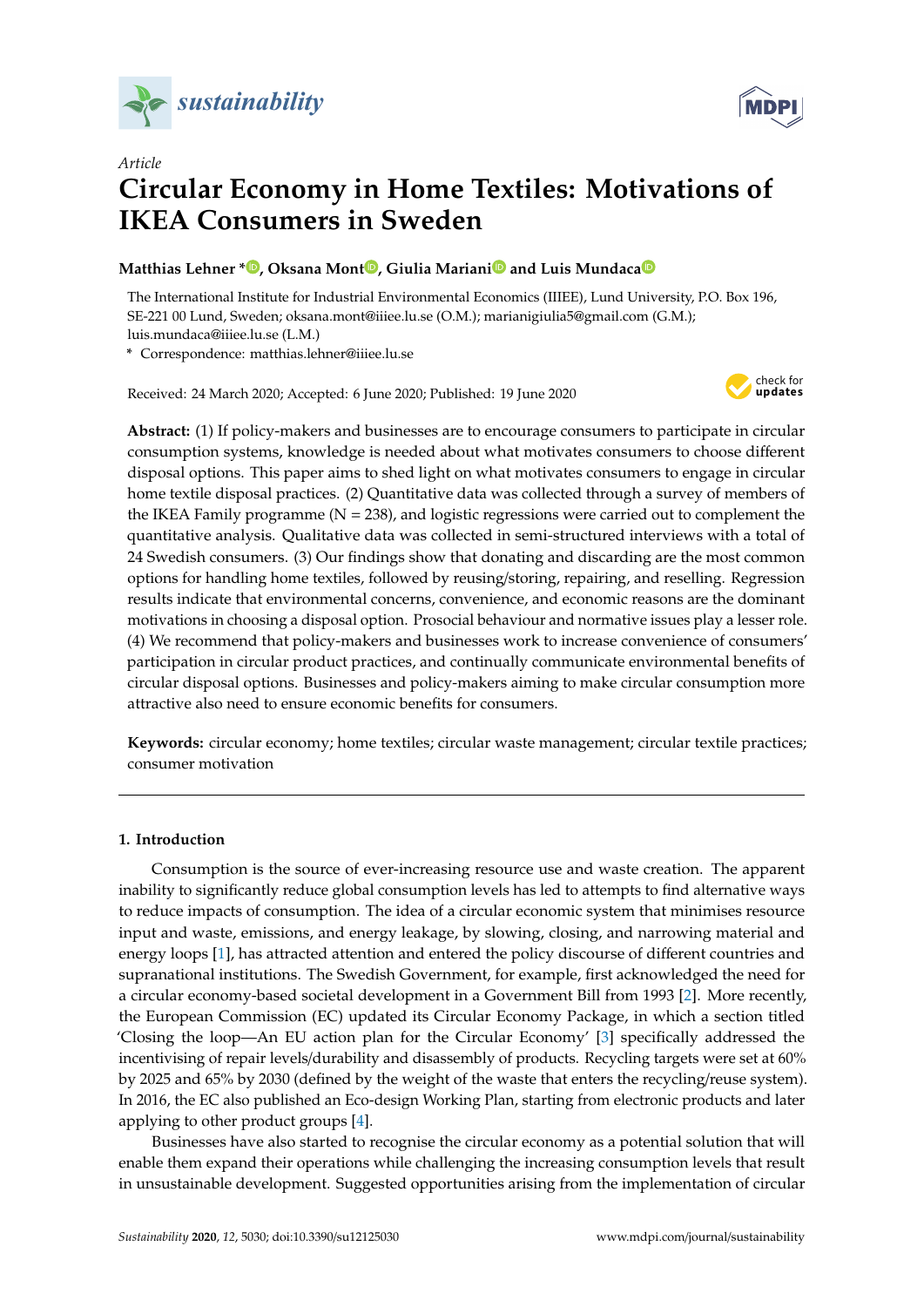business models include: increased productivity [\[5\]](#page-19-4); net material cost savings in the production phase [\[5\]](#page-19-4); increased price stability and security of supply [\[5\]](#page-19-4); improved brand image [\[6\]](#page-19-5); new market potential [\[6\]](#page-19-5); new demand for services [\[6\]](#page-19-5); increased interaction with consumers [\[6\]](#page-19-5); new job creation [\[5\]](#page-19-4); reduced consumption of raw materials [\[6\]](#page-19-5); reduced costs and risks from emissions, waste, and environmental legislation [\[6\]](#page-19-5); and the potential to attract new investors [\[6\]](#page-19-5).

Given the relevance of textile consumption for sustainable development [\[7](#page-19-6)[,8\]](#page-19-7), we consider this area of research to be highly relevant. After the three big consumption areas (food/drinks, transport, and housing), textile consumption is estimated to have the highest environmental impact for the average European consumer [\[8\]](#page-19-7). According to the European Commission (EC), textile waste is a priority issue, and consumers are identified as key economic actors in driving the process from a linear to a circular economy. The EC particularly recognises that, through their purchasing, use and disposal choices, consumers can support or hinder the uptake of the circular economy. These choices are shaped by the information they have access to, the range and prices of existing products, and the regulatory framework [\[3\]](#page-19-2). In 2015, European consumers bought 6.4 million tons of new textiles (12.66 kg per capita) [\[8\]](#page-19-7), and disposed of 5.8 million tons [\[3\]](#page-19-2). Most of these textiles are incinerated or discarded in landfills, with estimated collection rates for reuse or recycle no higher than 15–20% [\[8\]](#page-19-7).

In Sweden, textile consumption is increasing steadily [\[9\]](#page-19-8), and the climate impact of textile consumption increased by 27% between 2000 and 2017 [\[10\]](#page-20-0). The Swedish Environmental Protection Agency has reported that 90% of all climate impact is the result of purchasing new garments, and that a shift to more circular consumption patterns (using for longer, buying second-hand) could significantly reduce this impact. About a quarter of all textile consumption in Sweden comprises home textiles [\[11\]](#page-20-1). Textiles collected from donations in Sweden are usually accumulated and sorted in a central storage area and later distributed, partly at national level and partly abroad. Approximately 26,000 tons (3 kg per citizen) go to the second-hand market, handled mostly by Non-Governmental and Charity Organisations authorised by the Swedish municipalities. Major actors are *Myrorna*, *Erikshjälpen*, *Röda Korset*, *Läkarmissionen*, *PMU Intertrade*, *Stockholms stadsmission*, *Humana Sverige* and *Emmaus Björkå*. Around 70% of the textile collected by organisations (19,000 tons, 2.1 kg per citizen) is shipped from Sweden, mainly to Eastern Europe, Germany, the Netherlands and the Baltic States [\[12\]](#page-20-2). Only 3000 tons of textiles are redistributed to consumers by second-hand stores and charity shops in Sweden. The remaining 70,000 tons from users and 4,000 tons from the second-hand market end up in the waste management system and are incinerated [\[13\]](#page-20-3). The Swedish Environmental Protection Agency (EPA) has estimated that approximately 60% of incinerated textiles are in sufficiently good condition to be reused or recycled.

New business models must be developed, accepted, and supported by consumers if reuse and recycling are to be facilitated. For example, IKEA, the Swedish furniture retail giant, is one of the companies that has identified circular economy principles as a promising way to combine economic success with sustainability aspirations (https://[highlights.ikea.com](https://highlights.ikea.com/2017/circular-economy/)/2017/circular-economy/). Implementing circular economy principles in companies requires a good understanding of what motivates consumers when disposing of home textiles. Consumers need to change their behaviour, both as suppliers of raw material (returning used items) and as buyers of recycled, refurbished or used items.

Currently, little is known about motivations behind the disposal of textiles, especially home textiles. Laitala [\[14\]](#page-20-4) conducted a literature review of disposal behaviour, and could not identify a single scientific paper examining practices and motivations for handling home textiles. This paper aims to fill this knowledge gap by focusing specifically on disposal behaviour and motivations of consumers in relation to home textiles. We describe the disposal practices of private consumers and identify factors that influence their disposal choices. The paper also aims to compare home textile-related behaviour to other, better-understood areas of textile disposal such as clothing. We use customers of IKEA Sweden as our sample to answer the following research questions:

• What are the home textile handling strategies of IKEA's customers in Sweden?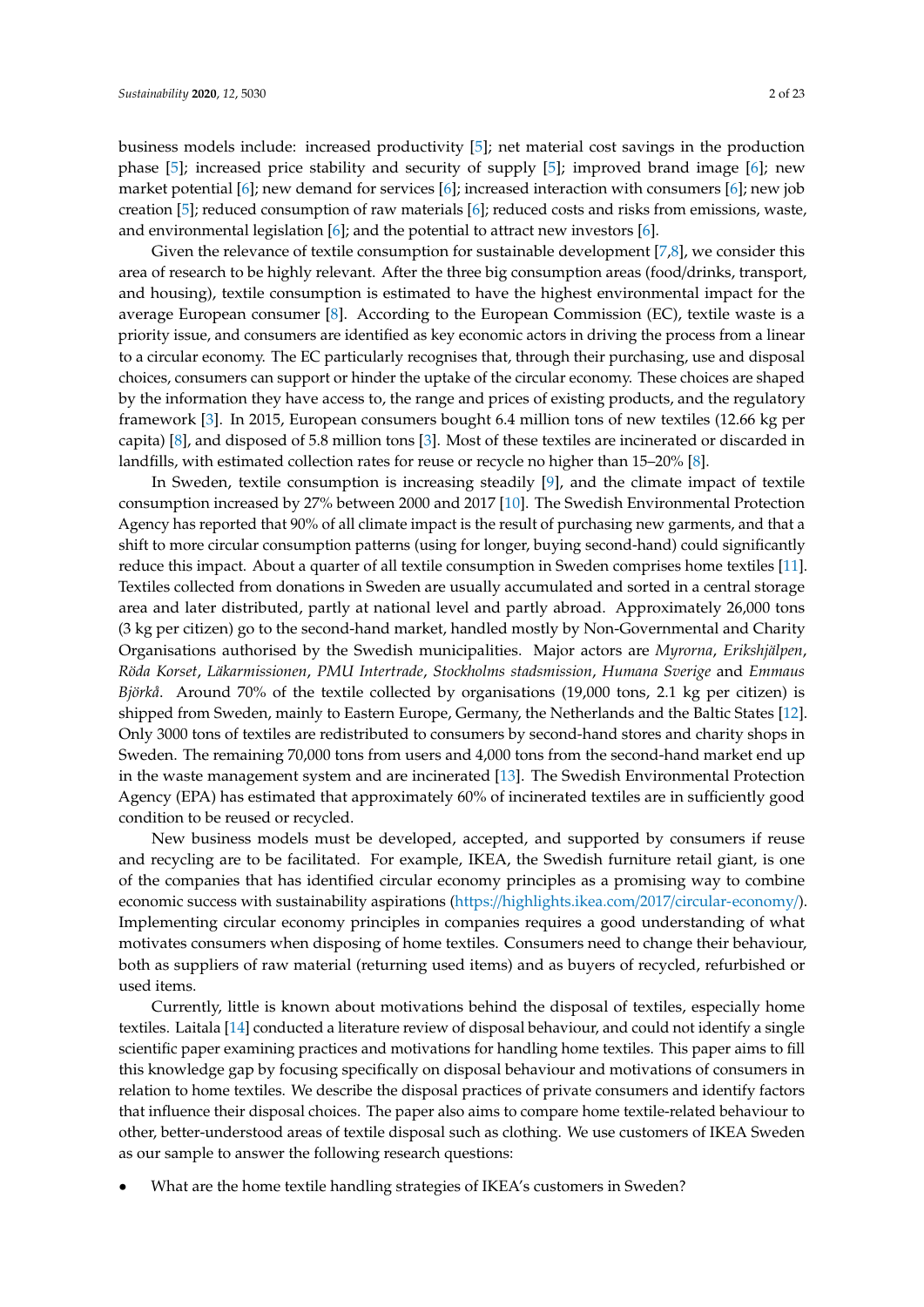• What factors influence how IKEA's Swedish customers handle home textiles?

By answering these two questions, this paper can provide more general insights into this important but little studied field of textile consumption, and provide recommendations for policy-makers and business managers.

In the next section, a literature review of consumer textile disposal behaviour is presented, after which we explain our methodological approach. We then present the findings of our empirical work. Finally, we put those findings into the wider context of textile consumption, and conclude with recommendations for policy-makers and business managers.

#### **2. Literature Review**

While most literature on disposal behaviour has so far been focused on garments e.g., [\[14–](#page-20-4)[25\]](#page-20-5) and household waste e.g., [\[26–](#page-20-6)[32\]](#page-20-7), the subject of home textile disposal has received very little attention in academic research. Our literature study is therefore based on these two areas.

In one of the earliest papers on product disposal, Jacoby et al. [\[33\]](#page-20-8) argue that disposal behaviour is influenced by certain factors—personal (attitudes, values, demographics), product (costs, value), and situational (storage space, infrastructure) factors. They suggest that, once they have decided to dispose of a textile, individuals have various options: (1) keep the textile stored until a suitable disposal option is available, or use it for other purposes; (2) get rid of it temporarily by lending it; and (3) get rid of it permanently by donating it, selling it, giving it away, or simply throwing it away with household waste.

In their study of disposal behaviour of young fashion consumers, Morgan and Birtwistle [\[24\]](#page-20-9) identify another crucial factor that influences disposal behaviour: increasing purchase frequency. As fashion consumption has dramatically increased over the years, particularly since the advent of 'fast fashion', garment consumers are faced with an increased inflow of new items into their wardrobes, and thereby increased need to dispose of older items in their possession. Studying young fashion-sensitive consumers in South Korea, McNeill et al. [\[34\]](#page-20-10) observe that these consumers—while generally displaying a strong willingness to quickly discard garments with little awareness of consequences—make an exception for items that are particularly important for their fashion identity, and go to length to repair these items.

Johnson, Young Lee, Halter, and Ju [\[20\]](#page-20-11) suggest that, when consumers opt for disposal, they can compensate for their sense of guilt, e.g., due to environmental awareness, by storing items rather than disposing of them immediately. Textiles are then discarded only when a justifiable occasion occurs, such as an annual cleaning-out of cupboards and cabins, moving house, or seasonal change, i.e., all situations when discarding feels more justified. Similarly, Ha-Brookshire and Hodges [\[19\]](#page-20-12) argue that whether or not environmental concern leads to behaviour change depends on whether the individual has a sense of guilt about their consumption. Morgan and Birtwistle [\[24\]](#page-20-9) show that, where consumers lack awareness about textile waste, impact, and individual responsibility, a lack of sense of guilt can be observed. Even Joung [\[21\]](#page-20-13) reaches a similar conclusion.

Morgan and Birtwistle [\[24\]](#page-20-9) find that environmental awareness not only leads to a sense of guilt when disposing of textiles, it can also increase the likelihood of items being donated to charity, as it results in a positive feeling. Several other studies also argue that both environmental awareness, environmental attitudes, and individual values are relevant for disposal behaviour [\[26,](#page-20-6)[30](#page-20-14)[,35](#page-21-0)[,36\]](#page-21-1). Other studies [\[19](#page-20-12)[,23](#page-20-15)[,37](#page-21-2)[,38\]](#page-21-3) document a general predisposition for consumers to avoid discarding clothing when they opt for more sustainable alternatives. König [\[39\]](#page-21-4) identifies environmental motivations as an important factor explaining why consumers engage in repairing clothes. Supporting König's findings Scott and Weaver [\[40\]](#page-21-5) show that consumers expect manufacturers to support repair efforts, while suspecting that companies make repair intentionally difficult.

Environmental awareness also appears to favour reselling of textiles. Cervellon, Carey and Harms [\[41\]](#page-21-6) find that participation in second-hand markets is supported by concerns for the environment. Bianchi and Birtwistle [\[15\]](#page-20-16) find that environmental awareness is a motivator for selling to second-hand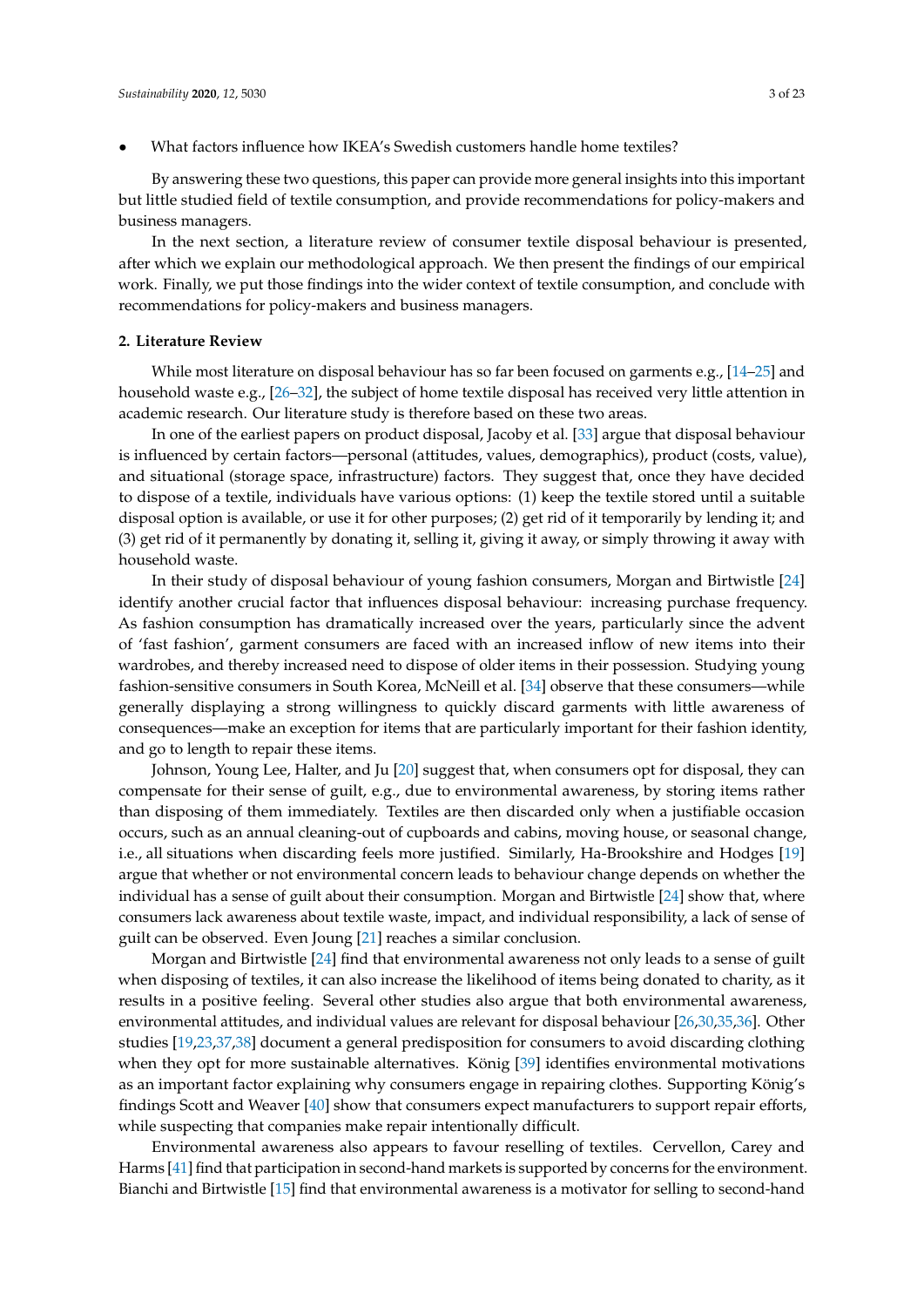shops, but they also point out that only a few respondents in their study practiced reselling. In general, it appears that attitudes towards specific behaviour (e.g., recycling) are more effective predictors of behaviour than general positive attitudes towards the environment [\[15](#page-20-16)[,31,](#page-20-17)[42\]](#page-21-7). Gwozdz, Netter, Bjartmarz, and Reisch [\[43\]](#page-21-8), for example, find that, despite young Swedes' high environmental concern and awareness, this knowledge does not translate into disposal habits.

Next to environmental motivations, individuals' disposal behaviour can also be influenced by prosocial motivations. Several scholars address disposal behaviour as a socially motivated behaviour, on account of perceived benefits to society. Chen et al. [\[44\]](#page-21-9) report an increased effect of recycling information on behaviour of individuals with social motivations. Van Lange, Bekkers, Schuyt, and Vugt [\[45\]](#page-21-10) find a similar result when they compare the inclination of individuals to donate (clothes, but also other valuables) to their social value orientation (prosocial, individualistic, and competitive). They find that prosocial individuals are more inclined to donate than other individuals. Mitchell, Montgomery, and Rauch [\[46\]](#page-21-11) also find that donation is a disposal behaviour partly driven by a desire to help a fellow human being.

Another socially-influenced motivational force derives from extrinsically-derived social norms. A review by Ekström [\[47\]](#page-21-12) concludes that consumers learning about circular textile practices through contact with role models at an early age are fundamental factors influencing sustainable behaviour as adults. Ekström adds that secondary socialisation (i.e., the process of learning appropriate behaviour as a member of a smaller group within the larger society) can be a determinant in stimulating sustainable consumption and disposal behaviour among adults. Andreoni [\[48\]](#page-21-13) finds that individuals recycle and donate items for the sake of respect in their community, and according to Thøgersen [\[49\]](#page-21-14) individuals act responsibly because of their beliefs about what is "the right or wrong thing to do" (p. 537).

Economic costs or benefits from different behavioural options are another important influential factor in disposal behaviour. Joung and Park-Poaps [\[22\]](#page-20-18) find that reuse and resell of clothes among American college students is correlated to economic reasons. They explain this with the motivation that study participants wanted to save money through their textile handling behaviour. Goudeau [\[18\]](#page-20-19) and Shim [\[25\]](#page-20-5) find similar results for reselling garments. Many disposal options often associated with environmental awareness—such as reuse, repair, and reselling—can be related to economic motivations [\[50\]](#page-21-15). Diddi and Yan [\[51\]](#page-21-16) find that American consumers perceive high costs associated with repairing clothing to be a major inhibitor for consumers repairing their clothes.

Household recycling literature illustrates how economic incentives influence the likelihood that individuals will recycle their waste or return bottles, cans or other products covered by a deposit scheme. Viscusi, Huber, and Bell [\[32\]](#page-20-7) examine motivations for recycling plastic water bottles, by evaluating the importance of personal values, social norms, and economic incentives. They conclude that economic incentives for recycling have a greater influence on individuals' recycling behaviour than either private values or social norms. Plastic water bottle deposit laws have the greatest effect on recycling rates. Bor, Chien, and Hsu [\[27\]](#page-20-20) examine the effects of a market-incentives recycling system for metals, paper, glass and plastic in Taiwan, and their results confirm its effectiveness. In a study of price incentives to encourage recycling among households in Portland, Oregon, Hong, Adams, and Love [\[28\]](#page-20-21) also confirm the effectiveness of economic incentives in encouraging recycling.

Finally, disposal behaviour is also affected by situational variables, e.g., absence of infrastructure for waste sorting and collection, difficulty in identifying collection points, and lack of transport means to reach a collection point [\[16](#page-20-22)[,17](#page-20-23)[,19](#page-20-12)[,23](#page-20-15)[,25\]](#page-20-5). Some cities/neighbourhoods might not provide adequate services for waste sorting and collection, limiting the possibilities for the individual to turn their attitude and motivation into behaviour. Local legislation and information are other fundamental factors influencing and predicting textile handling behaviour [\[52\]](#page-21-17).

Ha-Brookshire and Hodges [\[19\]](#page-20-12) argue that necessity for storage space is a key factor when analysing consumers' decisions on textile handling options. This relates to the increase in consumption and the consequential increasing need to dispose of older textiles, combined with an unwillingness to discard them and therefore the choice to temporarily store textiles. In this scenario, storage space is an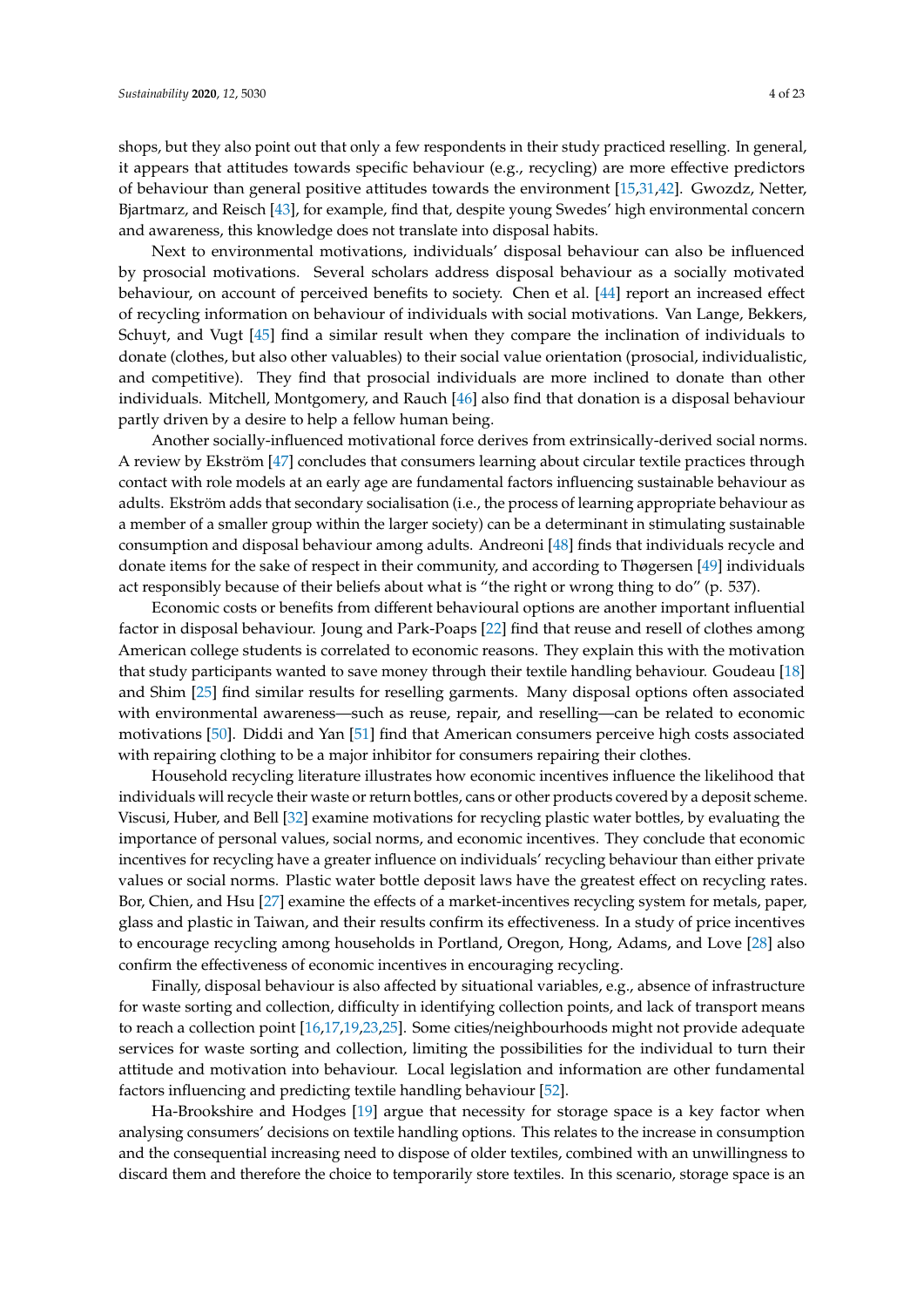obvious limiting factor to such (temporary) storage behaviour. Domina and Koch [\[16\]](#page-20-22) also identify the lack of storage space as a reason to discard textiles.

Situational variables can also hinder intended pro-environmental behaviour. For instance, an individual who is committed to environmental causes may still be unable to sort waste and recycle, due to lack of time, storage space in the house or difficulty in reaching a designated recycling station. Studies by Shim [\[25\]](#page-20-5), Koch and Domina [\[23\]](#page-20-15), Domina and Koch [\[16](#page-20-22)[,17\]](#page-20-23), Ha-Brookshire and Hodges [\[19\]](#page-20-12), and Morgan and Birtwistle [\[24\]](#page-20-9) all conclude that convenience is one of the most influential factors driving consumers' behaviour.

Literature on garment disposal behaviour and waste recycling behaviour identifies a range of disposal strategies and motivational explanations. Consumers engage in reuse/storage, resell, donate, repair, and discarding behaviour. Behavioural motivations range from environmental concerns, to prosocial reasons, normative issues, economic reasons, and convenience/time/situational factors. However, literature does not explore connections between motivations and strategies, and does not explain which motivations and behaviours are most dominant for home textile disposal.

From a general perspective, it can be observed that all the factors or motivations (e.g., economic, environmental, normative issues) have the potential to play a horizontal or homogeneous explanatory role for each home textile behaviour (i.e., reuse, repair, donate, etc.). We hypothesise that this is *not* the case and that all identified motivations are not necessarily significant. Our alternative hypothesis is that a heterogeneous picture of home textile waste management behaviour appears if motivations are analysed in more detail. There is reason to expect, for example, that reuse/storage is influenced by economic reasons [\[22\]](#page-20-18) as well as situational factors [\[16,](#page-20-22)[19\]](#page-20-12). We expect repair of home textiles also to be primarily influenced by economic reasons [\[50\]](#page-21-15). We believe donation to be influenced by social sustainability reasons [\[45](#page-21-10)[,46\]](#page-21-11) and environmental concerns [\[24\]](#page-20-9). Reselling can be influenced by economic reasons [\[22\]](#page-20-18) and environmental concerns [\[15,](#page-20-16)[41\]](#page-21-6). Finally, discarding as a behavioural option could be expected to be influenced primarily by situational factors [\[16](#page-20-22)[,17,](#page-20-23)[19,](#page-20-12)[25\]](#page-20-5).

Our study aims to increase the resolution of motivational aspects driving home textile behaviour, and hypothesises that:

**Hypothesis 1 (H1).** *Reuse*/*storage of home textiles is influenced by economic reasons and convenience, time, and situational factors.*

**Hypothesis 2 (H2).** *Repair of home textiles is influenced by economic reasons.*

**Hypothesis 3 (H3).** *Donation of home textiles is influenced by prosocial behaviour and environmental concerns.*

**Hypothesis 4 (H4).** *Resell of home textiles is influenced by economic reasons and environmental concerns.*

**Hypothesis 5 (H5).** *Discard of home textiles is not only influenced by convenience, time, and situational factors, but also other motivational aspects (e.g., economic reasons).*

### **3. Materials and Methods**

We followed a deductive approach in this research, starting from existing literature, to develop a conceptual understanding of the field and develop hypotheses. We decided on a mixed-method approach, applying both quantitative (a survey) and qualitative methods (interviews). According to Pole [\[53\]](#page-21-18), mixed-method approaches provide the opportunity to study different aspects of the question while examining exploratory and confirmatory questions, thereby providing both depth and breadth in understanding a phenomenon. In our research, the mixed-method approach allows us to capture statistical explanations regarding behaviour and gain deeper understanding of these correlations, and uncover additional factors not emerging from the literature review.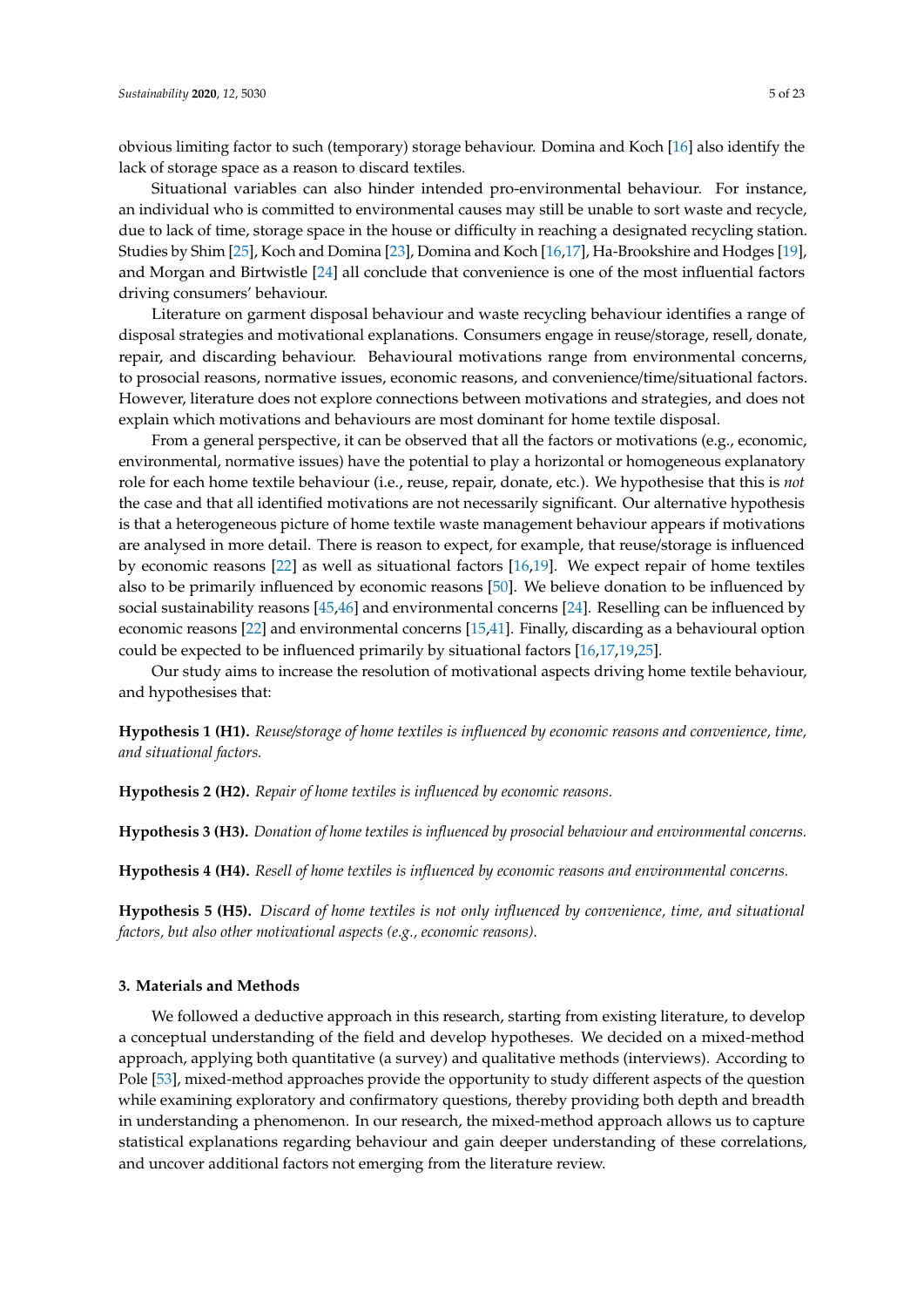For data collection, we were able to cooperate with IKEA as part of the pre-study phase of the *IKEA Textile Revival Project* (This project has ended. According to an IKEA employee who worked in this project, follow-up projects have since emerged relating to IKEA's ambition to create a circular business model), aimed at investigating consumer disposal behaviour regarding home textiles and identifying the most effective ways to involve consumers in circular systems. Data was collected with the involvement of IKEA, Transformator Design—a company that specialises in communication with consumers for the development of targeted services—and a master's student from Lund University (Giulia Mariani (2016). Influence of consumers' behavior on the circular economy application. The case study of a revival strategy for home textiles at IKEA. IIIEE Master's Thesis IMEN41 20162). Data collection focused on the company's domestic market in Sweden. Given its size and interest in developing its business towards more circular practices, IKEA provides a relevant case for the wider question of closing the material loop in consumption. The Swedish market is a suitable case for this study, as Swedish consumers are both aware and experienced in sorting and recycling different materials [\[54\]](#page-21-19).

#### *3.1. Survey*

Quantitative data was collected through a survey (see Appendix [A\)](#page-14-0) targeting IKEA FAMILY members in Sweden. IKEA FAMILY is a consumer club with 2.7 million members in Sweden. The survey was sent out by e-mail link through the IKEA FAMILY club to 2105 individuals. A total of 404 responses were collected, but only 238 individuals completed the survey, resulting in a final response rate of 11.3%. Age representation was as follows: 18–25 years (3 respondents), 26–35 (47), 36–45 (56), 46–55 (62), 56–65 (44), and >65 (26). Of the 238 respondents, 150 were female, and 86 male, 161 had a post-secondary level education qualification, 71 had completed upper secondary school, and 6 had completed secondary school. Income ranged from > 40,000 SEK/month (31 respondents), to 20–40,000 SEK/month (127), < 20,000 SEK/month (42), to no personal income (4). Thirty-four respondents chose not to provide their income level. Sixty-seven of the respondents lived alone, 161 in a household with two adults, and 10 in households with three or more adults. Ninety-one of the respondents had children.

The survey aimed to understand customers' decision-making processes relating to underlying behavioural motivations. The survey asked respondents to specify how they had disposed of textiles in the past twelve months. Responses were given on a 5-point Likert scale (1—strongly disagree; 2—disagree; 3—neutral; 4—agree; and 5—strongly agree). A Likert scale is suitable for this research, as it permits collection and classification of large quantitative data on a scale. The approach is considered reliable, depending on the reported (significant) coefficients, by Shaw and Wright [\[55\]](#page-21-20) and Robinson and Shaver [\[56\]](#page-21-21), and is often used as a suitable tool for measuring attitude and intention [\[57](#page-21-22)[–59\]](#page-21-23).

The survey resulted in some initial findings that we both report and interpret in connection to our literature review and qualitative data. Subsections of our data lend themselves to complement our analysis using multinomial logistic regressions.

## *3.2. Logistic Regression*

A multinomial logistic regression was used to support and complement the outcomes from the survey. The regression identified the motivational aspects that significantly enable us (or not) to predict circular home textile disposal practices. Based on the literature, and consistent with the survey, we examine home textile disposal behaviour and motivational aspects that can explain five different waste management options (i.e., dependent or outcome variables) available to textile users in Sweden: reuse/storage, repair, donate, resell and discard. All our dependent variables have more than two categories, so we used multinomial logistic regression procedures. We delimited our analysis to model significance, predictability, and likelihood statistics, to identify which motivations or factors significantly (or not) allow us to predict the outcome variables. Other aspects (e.g., individual parameter estimates, odd ratios) are outside the scope of this paper.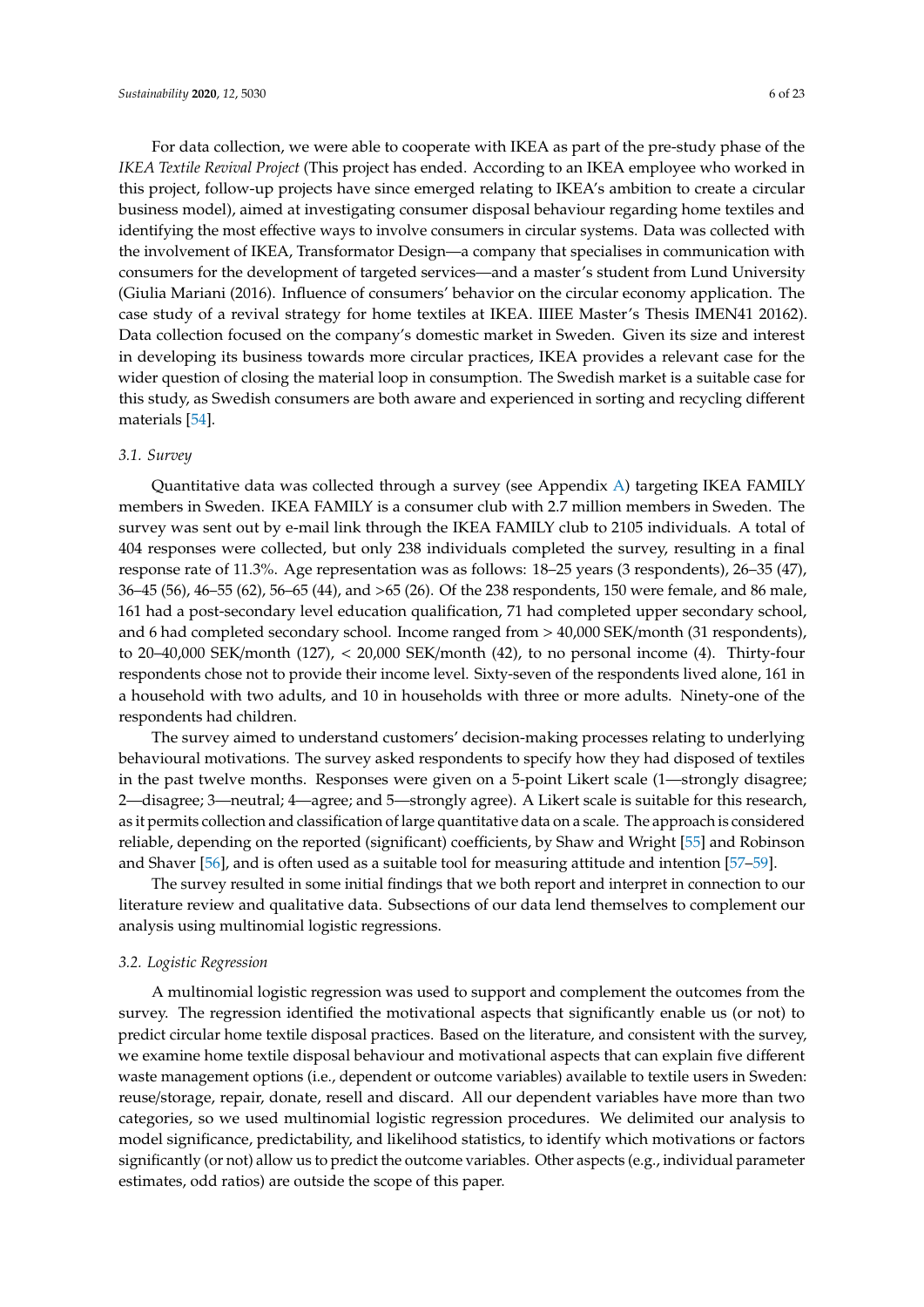The predictors chosen for testing were 'economic reasons' (ER), 'prosocial behaviour' (PS), 'environmental concerns and awareness' (EC), 'convenience, time and situational factors' (CTS), and 'normative issues' (NI) (see Table [1\)](#page-6-0).

<span id="page-6-0"></span>

| Construct                 | Included item(s)                                                                                |
|---------------------------|-------------------------------------------------------------------------------------------------|
| Economic reasons (ER)     | $ER_1$ : I often reuse/resell/repair/discard/donate home textiles for economic reasons          |
| Prosocial behaviour       | $PS_1$ : It is very important for me to donate my home textiles to charity for people           |
| (PS)                      | in need                                                                                         |
| Environmental             | $EC_1$ : Textile manufacturing is responsible for the release of chemical pollutants in         |
| concerns and              | the water                                                                                       |
| awareness $(EC)$          | $EC_2$ : Air pollution can occur during some common dye processes of textiles                   |
|                           | $EC_3$ : The manufacturing process is highly water-intensive                                    |
|                           | $EC_4$ : All kinds of textiles are recyclable                                                   |
|                           | $EC_5$ : Disposing of home textiles in a responsible way does not help with the                 |
|                           | reduction of raw materials use for new products                                                 |
|                           | $EC_6$ : I donate my home textiles to charity to do my part in decreasing the                   |
|                           | environmental problems                                                                          |
|                           | $EC_7$ : I reuse home textiles because it can significantly benefit the environment             |
|                           | $EC_8$ : To reduce environmental problems, I sell my unwanted home textile rather               |
|                           | than throwing it away                                                                           |
|                           | $EC9$ : I try to repair my old home textiles because throwing away can significantly            |
|                           | contribute to environmental problems                                                            |
| Convenience, time, and    | $CTS_1$ : I reuse home textiles because it is not a hassle to me                                |
| situational factors (CTS) | $CTS2$ : It is not time-consuming to donate my home textiles to charity                         |
|                           | $CTS3$ : I find it convenient to throw away unwanted home textiles                              |
|                           | $CTS_4$ : I am willing to spend time to resell, donate, and reuse my old home textiles          |
|                           | $CTS5$ : Reselling, donating, and reusing home textiles are not a trouble for me                |
| Normative issues (NI)     | NI <sub>1</sub> : People important to me think that I should resell/donate/reuse home textiles  |
|                           | NI <sub>2</sub> : People should be encouraged to resell, donate, and reuse home textiles        |
|                           | NI <sub>3</sub> : More information about ways to resell, donate, and reuse home textiles should |
|                           | be made available by authorities to influence norms <sup>1</sup>                                |

**Table 1.** Independent variables and constructs with related items.

 $<sup>1</sup>$  A reviewer observed that the wording of NI3 was insufficiently clear in the original questionnaire. The authors</sup> carefully assessed the issue and concluded that it would be best to add some additional text after the fact to clarify NI3, so '*by authorities to influence norms*' was added to NI3. These modifications were made to capture the intended purpose of NI3.

The Cronbach's alpha reliability statistics for all five constructs (i.e., independent variables) showed values in the range 0.65–0.73 (see Table [2\)](#page-6-1). Ideally, Cronbach's alpha coefficient value should be above 0.7 [\[60\]](#page-21-24), so our results are close to an acceptable internal consistency [\[61\]](#page-22-0). However, Pallant [\[62\]](#page-22-1) observed that, for constructs with fewer than ten items (in our case *EC* = 9; *CT* = 5; *NI* = 3), relatively low Cronbach values ( $\alpha$  < 0.5) are common, and inter-item correlation values are needed to complement and provide a more appropriate indicator of reliability. In our case, inter-item correlation values were positive and in the range 0.24–0.48 (see Table [2\)](#page-6-1). This is consistent with Briggs and Cheek [\[63\]](#page-22-2), who showed that inter-item correlation optimal values should range from 0.20 to 0.40 for constructs with limited items.

|  |  | <b>Table 2.</b> Reliability coefficient values ( $N = 238$ ). |  |
|--|--|---------------------------------------------------------------|--|
|--|--|---------------------------------------------------------------|--|

<span id="page-6-1"></span>

| Construct                                           | Cronbach's Alpha | Interitem correlation |
|-----------------------------------------------------|------------------|-----------------------|
| Environmental Concerns (EC)                         | 0.68             | $0.24 - 0.48$         |
| Convenience, Time, and<br>Situational factors (CTS) | 0.73             | $0.35 - 0.45$         |
| Normative Issues (NI)                               | 0.65             | 0.48                  |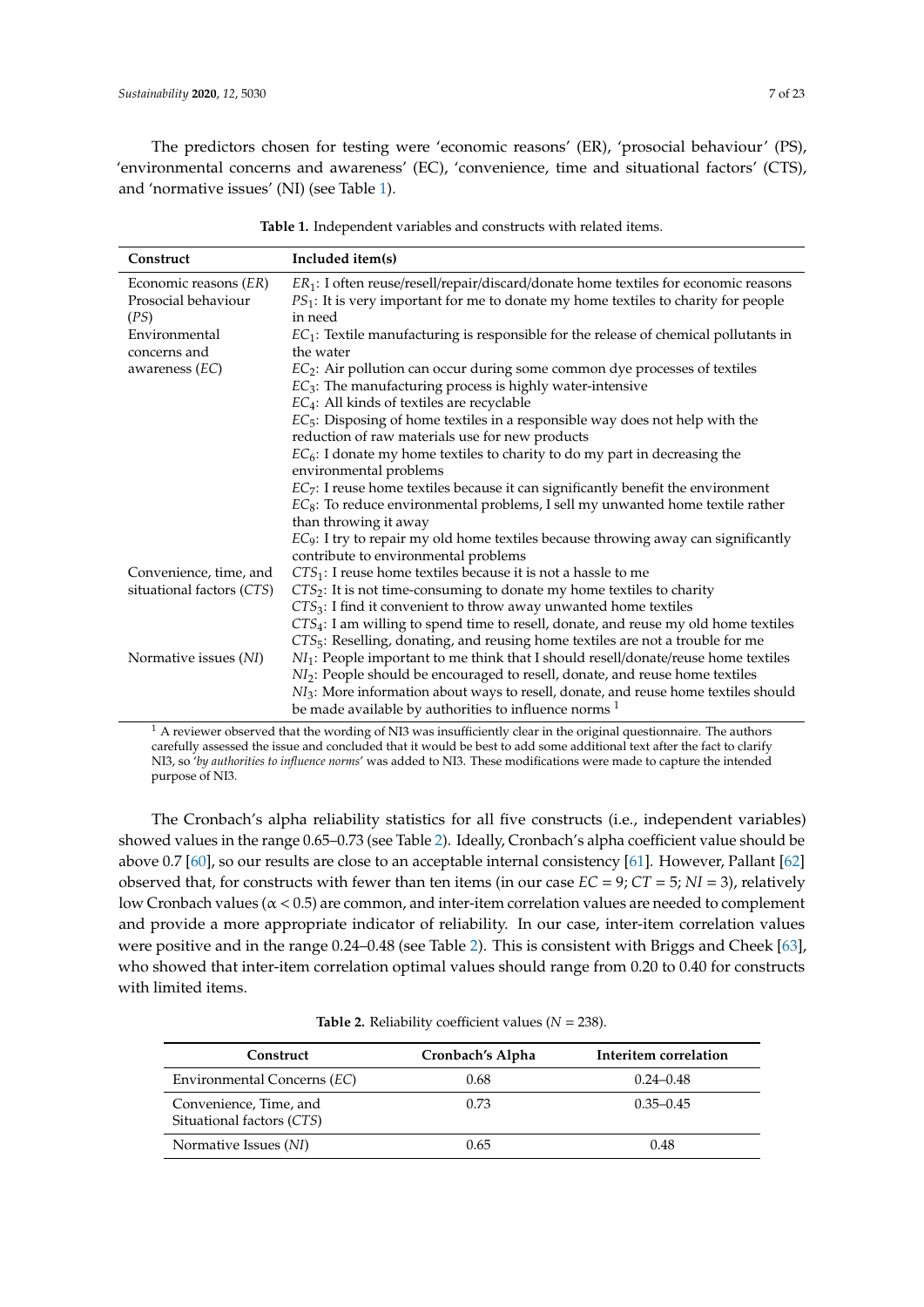For the 'Environmental Concerns' (*EC*) construct, the following items were kept for the regression analysis: *EC*6, *EC*7, *EC*<sup>8</sup> and *EC*9. Under the 'Convenience, Time, and Situational factors' (*CTS*) construct, *CTS*1, *CTS*2, *CTS*<sup>4</sup> and *CT*<sup>5</sup> were retained. For 'Normative Issues' (*NI*), *NI*<sup>2</sup> and *NI*<sup>3</sup> were retained. Mean scores were 3.4 (SD = 0.93) for *EC*, 3.9 (SD = 0.86) for *CT*, and 4.5 (SD = 0.63) for *NI*. Based on the above, our theoretical model for analysis is defined as follows:

 $HTB_{ij} = B_0 + X_{ER\,ij} + X_{PS\,ij} + X_{EC\,ij} + X_{CTS\,ij} + X_{NI\,ij} + \varepsilon,$  (1)

where HTB is a dependent variable representing the home textile behaviour in each i disposal behaviour (i.e., reuse/storage, repair, donate, resell, or discard) by respondent j.  $X_{ER}$  represents economic reasons,  $X_{PS}$  prosocial behaviour,  $X_{EC}$  environmental concerns,  $X_{CTS}$  convenience, time, and situational factors,  $X_{\rm NI}$  normative issues, and  $\varepsilon$  an error term. B<sub>0</sub> is a constant intercept. The entire survey used a 5-point Likert scale response choice (1= strongly disagree, 5= strongly agree) for all the analysed categorical variables, both dependent and independent (see Appendix [A\)](#page-14-0). To ascertain which independent variables would enable us to predict each HTB, likelihood ratios and chi-square statistics were calculated. Pseudo  $\mathbb{R}^2$  and overall accuracy (i.e., how well each model is capable of predicting outcome variable) were also estimated.

## *3.3. Interviews*

A total of 24 interviews were conducted, aimed at obtaining a broader understanding of the perceptions and factors that influence the studied behaviour. The interview questions were broad, aimed at casting a wide net around shopping and disposal behaviour of home textiles. As with the survey data collection, we collaborated with IKEA regarding the interviews, and worked with the consultancy firm Transformator Design to develop the questionnaire. Interviews were conducted by Transformator Design in IKEA stores in Malmö (16) and Stockholm (8). The interviews followed a semi-structured questionnaire guideline (see Appendix  $B$ ) but differed somewhat in the to-be-guaranteed level of detail. Interviews in Malmö lasted about 20–30 min, and the interviews in Stockholm lasted 60–90 min. The interviews in Malmö were spontaneous, while the interviews in Stockholm were pre-arranged with customers who had volunteered to participate in the study. Interview data was anonymised by Transformator Design/IKEA before we were granted access to it, to ensure confidentiality.

## Interview Analysis

The interview transcripts obtained from IKEA were read and categorised according to the analytical framework to identify the main elements that influence and motivate disposal behaviour. Our coding aimed to identify common patterns among interviewees. Major patterns identified were 'moral obligation', 'knowledge of textile waste produced and its impact', 'convenience and habit', 'responsibility', and 'senses of pride and guilt'.

## **4. Results**

This section starts with a presentation of most significant descriptive statistical results from the survey, followed by the regression results, and finally, the qualitative interview results.

## *4.1. Findings from the Survey*

First, we wanted to find out the proportions of different disposal behaviours among the study participants. Participants were asked to report which disposal behaviours they had engaged in during the previous 12 months. Respondents could select more than one textile waste handling method. 'Donate' was the most common textile handling option, reported by 76.89% of respondents. The second most preferred option, reported by 55.46% of respondents, was to 'discard' home textiles. The other options, in order, were 'reuse/store' (51.26%), 'repair' (35.29%), and 'resell' (24.37%) (see Figure [1\)](#page-8-0).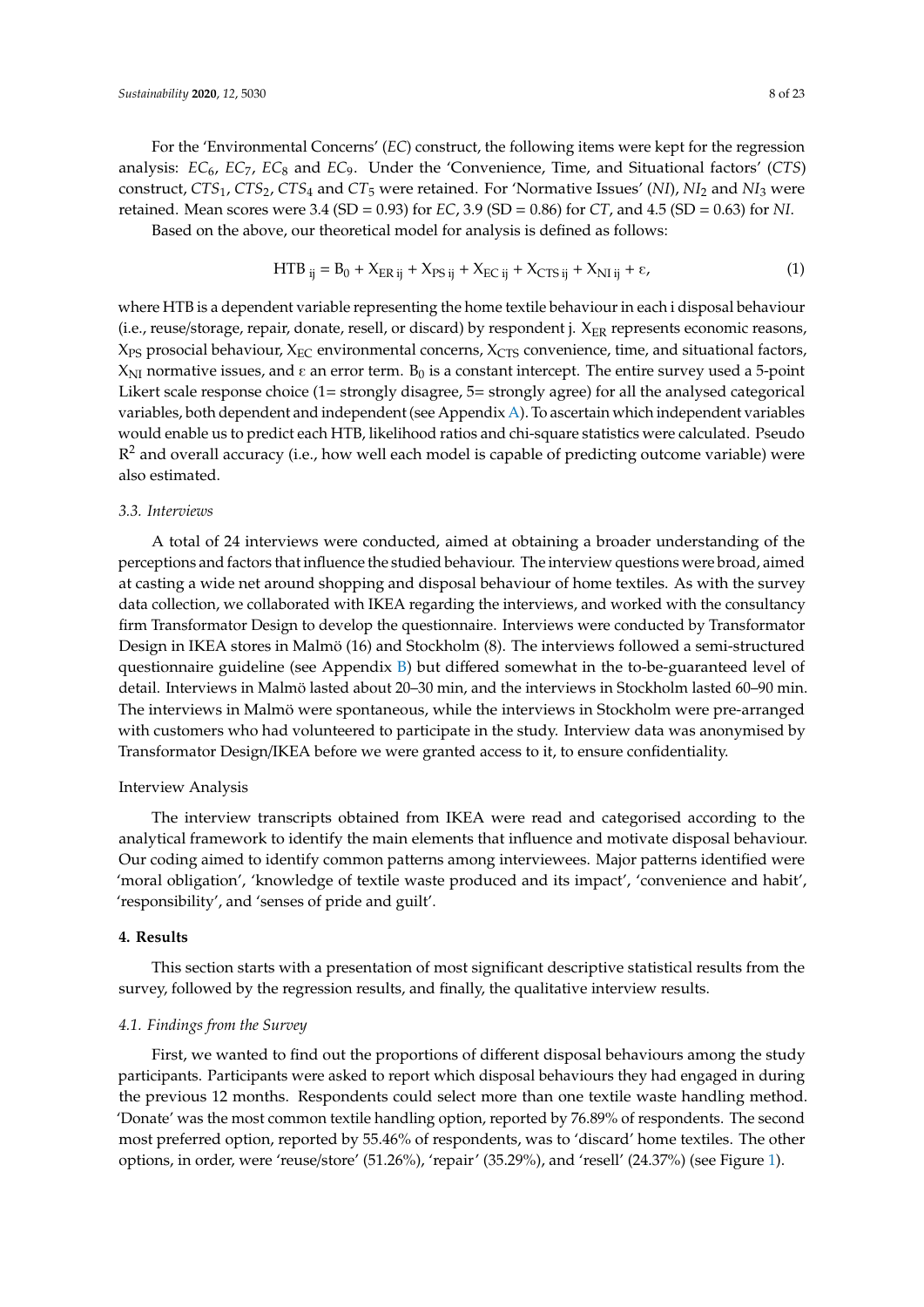<span id="page-8-0"></span>

**Figure 1.** Textile waste handling methods. **Figure 1.** Textile waste handling methods.

We were also interested in assessing the level of environmental awareness among survey We were also interested in assessing the level of environmental awareness among survey respondents. We found our survey population to be largely aware of environmental consequences of respondents. We found our survey population to be largely aware of environmental consequences of home textile waste, with 90% of respondents agreeing or strongly agreeing that textile manufacturing home textile waste, with 90% of respondents agreeing or strongly agreeing that textile manufacturing is responsible for chemical pollution of waterways, 80% (strongly) agreeing that it is a highly water-intensive process, and 74% (strongly) agreeing that air pollution can occur during dyeing processes. Our study participants did not necessarily perceive circular waste handling practices as a solution to these environmental challenges, with 58% (strongly) agreeing to the claim that even responsible disposal of home textiles does not help to reduce raw material use.

practices: 97% (strongly) agreed that reselling, donating, and reusing home textiles were good ideas (82% also disagreed that these practices were more trouble than they are worth), and 95% agreed that people should be encouraged to resell, donate, or reuse home textiles. Despite this scepticism towards circular solutions, respondents were very much in favour of such

In the questions about disposal motivations, respondents reported that they donate primarily for discarding for environmental reasons). They reuse/store for environmental and economic reasons, but they choose not to reuse/store because it is a hassle for them. They repair for environmental reasons, environmental reasons and to help people in need. They discard for convenience (and refrain from *Sustainability* **2020**, *12*, x FOR PEER REVIEW 10 of 24 but some of them do not know how. Finally, respondents resell for environmental reasons, and (to a much lower degree) for economic reasons (see Figure [2\)](#page-8-1).

<span id="page-8-1"></span>

**Figure 2.** Respondents' disposal motivations. **Figure 2.** Respondents' disposal motivations.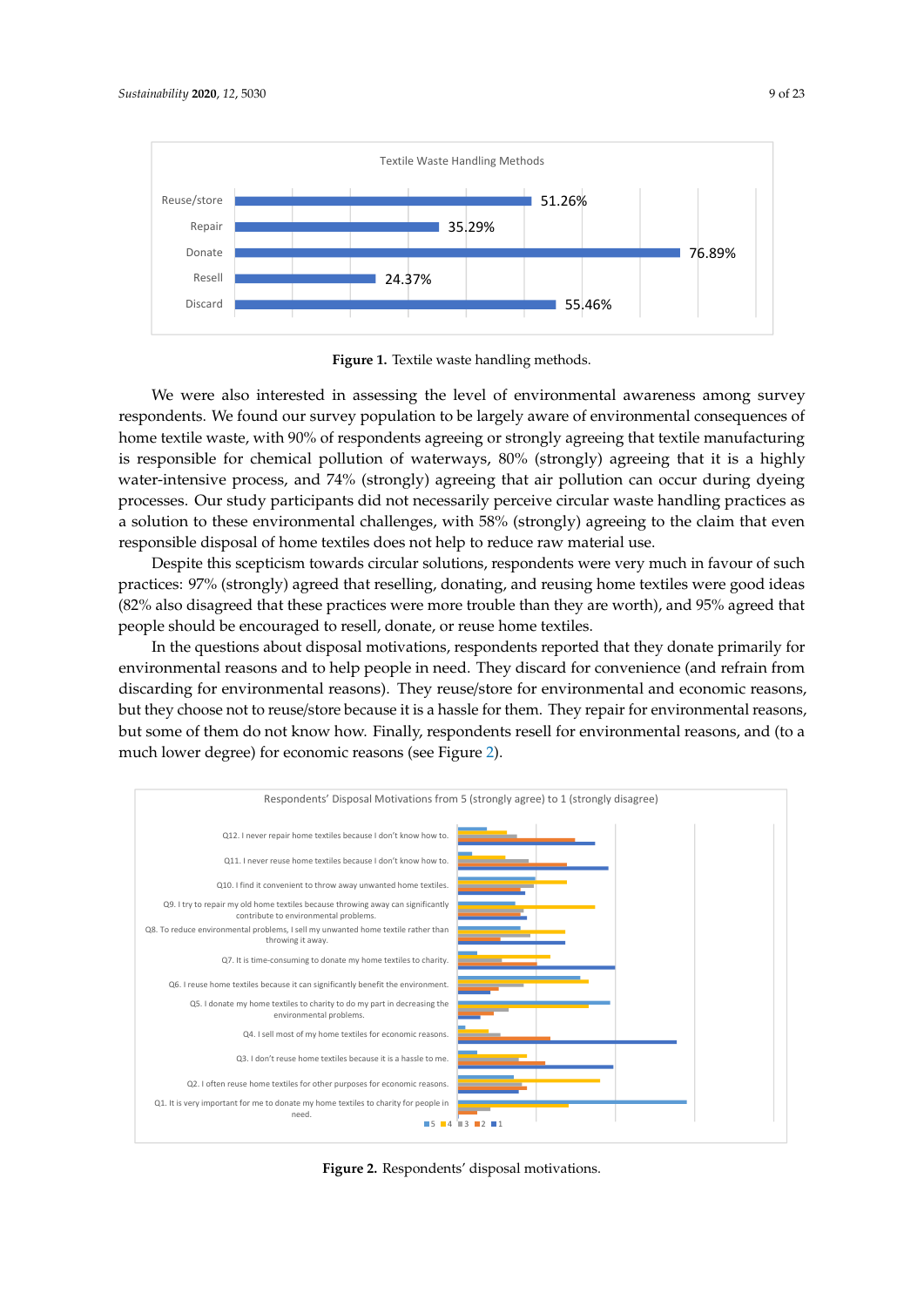We were interested in exploring whether the condition of the home textiles made any difference to respondents (i.e., reasons for disposing of them) (see Table [3\)](#page-9-0). A clear distinction could be identified in the likelihood of discarding home textiles regardless of their condition. Respondents reported discarding home textiles in only 5% (good condition but want to change) or 6% (too many of something, e.g., towels) of cases, but 39% and 36% respectively would get rid of textiles if they had a permanent stain or were visibly used (i.e., faded colours).

<span id="page-9-0"></span>

| <b>Disposal</b><br><b>Situations</b> | "Your Bed<br>Linen A<br>Hole." | "The Curtains in<br>the Living Room<br>Are in Good<br><b>Conditions but You</b><br><b>Want to Change</b><br>Them." | "The Tablecloth<br>Has a Stain That<br>Doesn't Go<br>Away." | "The Colour<br>of the Chair<br>Pads in the<br>Kitchen is<br>Faded." | "There Are Towels<br>Taking Space in the<br>Cupboard That<br><b>Have Never Being</b><br>Used." | "The Furniture in<br>the Bedroom Has<br>Been Changed and<br>You Need to Get<br>Rid of the Old<br><b>Pillow Covers and</b><br>Blankets." |  |
|--------------------------------------|--------------------------------|--------------------------------------------------------------------------------------------------------------------|-------------------------------------------------------------|---------------------------------------------------------------------|------------------------------------------------------------------------------------------------|-----------------------------------------------------------------------------------------------------------------------------------------|--|
| Reuse/store                          | 56.72%                         | 29.41%                                                                                                             | 52.94%                                                      | 35.71%                                                              | 35.71%                                                                                         | 31.93%                                                                                                                                  |  |
| Repair                               | 22.69%                         | 0.42%                                                                                                              | 2.52%                                                       | 10.92%                                                              | 0.42%                                                                                          | $0\%$                                                                                                                                   |  |
| Donate                               | 7.14%                          | 64.70%                                                                                                             | 18.07%                                                      | 29.41%                                                              | $61.34\%$                                                                                      | 66.39%                                                                                                                                  |  |
| Resell                               | $0\%$                          | 21%                                                                                                                | 2.52%                                                       | 4.20%                                                               | 15.13%                                                                                         | 19.33%                                                                                                                                  |  |
| Discard                              | 30.67%                         | 5.04%                                                                                                              | 38.65%                                                      | 36.13%                                                              | 5.88%                                                                                          | $11.34\%$                                                                                                                               |  |

**Table 3.** Preferred choices of disposal options for different scenarios.

Donations were most commonly reported for textiles that were in good condition but needed to be changed (65%), because the respondent had too many of something (61%), or had purchased a new textile to replace an old one (66%). For lightly-damaged goods (e.g., a hole in bed linen) 57% reported reusing the textile, and even for textiles with a permanent stain, 53% could imagine reusing them. Reselling and repairing were the least-reported options; reselling mostly concerned textiles in good condition that respondents wanted to change (21%) after an old item had been replaced by a newer identical one (19%); repairing was only reported for lightly-damaged goods (23%).

## *4.2. Regression Results*

We then wanted to identify which motivations (i.e., predictors) significantly (or not) enable us to ascertain each behaviour option for home textile waste management. Results are summarised in Table [4.](#page-9-1) Each model contains all the five potential predictors identified in the literature.

<span id="page-9-1"></span>**Table 4.** Significance of predictors to each model. Likelihood ratios and respective model accuracy and pseudo R<sup>2</sup> for each waste management behaviour. Chi-square statistics in parenthesis. \*\*\* *p* < 0.01, \*\* *p*  $< 0.05$ ,  $* p < 0.1$ .

| Outcome<br>Variable $Y_i$ |         | -2 Log Likelihood        |                           |                          |                                    |                          |                   | Pseudo $\mathbb{R}^2$   |            |
|---------------------------|---------|--------------------------|---------------------------|--------------------------|------------------------------------|--------------------------|-------------------|-------------------------|------------|
|                           | Model   | $X_{ER}$                 | $X_{PS}$                  | $X_{EC}$                 | X <sub>CTS</sub>                   | $X_{NI}$                 | Model<br>Accuracy | Cox and<br><b>Snell</b> | Nagelkerke |
| Reuse/store               | 423.557 | 455.786<br>$(32.22)$ *** | 427.529<br>(3.97)         | 432.860<br>$(9.30)$ *    | 442.774<br>$(19.21)$ ***           | 426.293<br>(2.73)        | 51.7%             | 0.32                    | 0.34       |
| Repair                    | 474.978 | 486.926<br>$(11.94)$ **  | 478.560<br>(3.58)         | 504.297<br>$(29.31)$ *** | 486.781<br>$(11.80)$ <sup>**</sup> | 481.015<br>(6.03)        | 42.9%             | 0.32                    | 0.33       |
| Donate                    | 280.747 | 283.575<br>(2.82)        | 327.360<br>(46.61)<br>*** | 290.803<br>$(10.05)$ **  | 296.879<br>$(16.13)$ ***           | 294.969<br>$(14.22)$ *** | 72.7%             | 0.44                    | 0.51       |
| Resell                    | 525.198 | 535.726<br>$(10.52)$ **  | 533.484<br>$(8.28)$ *     | 535.332<br>$(10.13)$ **  | 531.519<br>(6.32)                  | 535.316<br>$(10.11)$ **  | 34.9%             | 0.23                    | 0.24       |
| Discard                   | 459.747 | 468.064<br>$(8.31)$ *    | 468.517<br>$(8.77)$ *     | 479.296<br>$(19.54)$ *** | 476.016<br>$(16.26)$ ***           | 463.274<br>(3.52)        | 47.1%             | 0.33                    | 0.35       |

All tested models are significant and able to predict the correct category for each type of home textile handling behaviour (i.e., reuse/store, repair, donate, resell, and discard) ranging from approximately 34% to 72%. For reuse/store behaviour, the model was statistically significant,  $\chi^2$  (20, 238) = 91.96,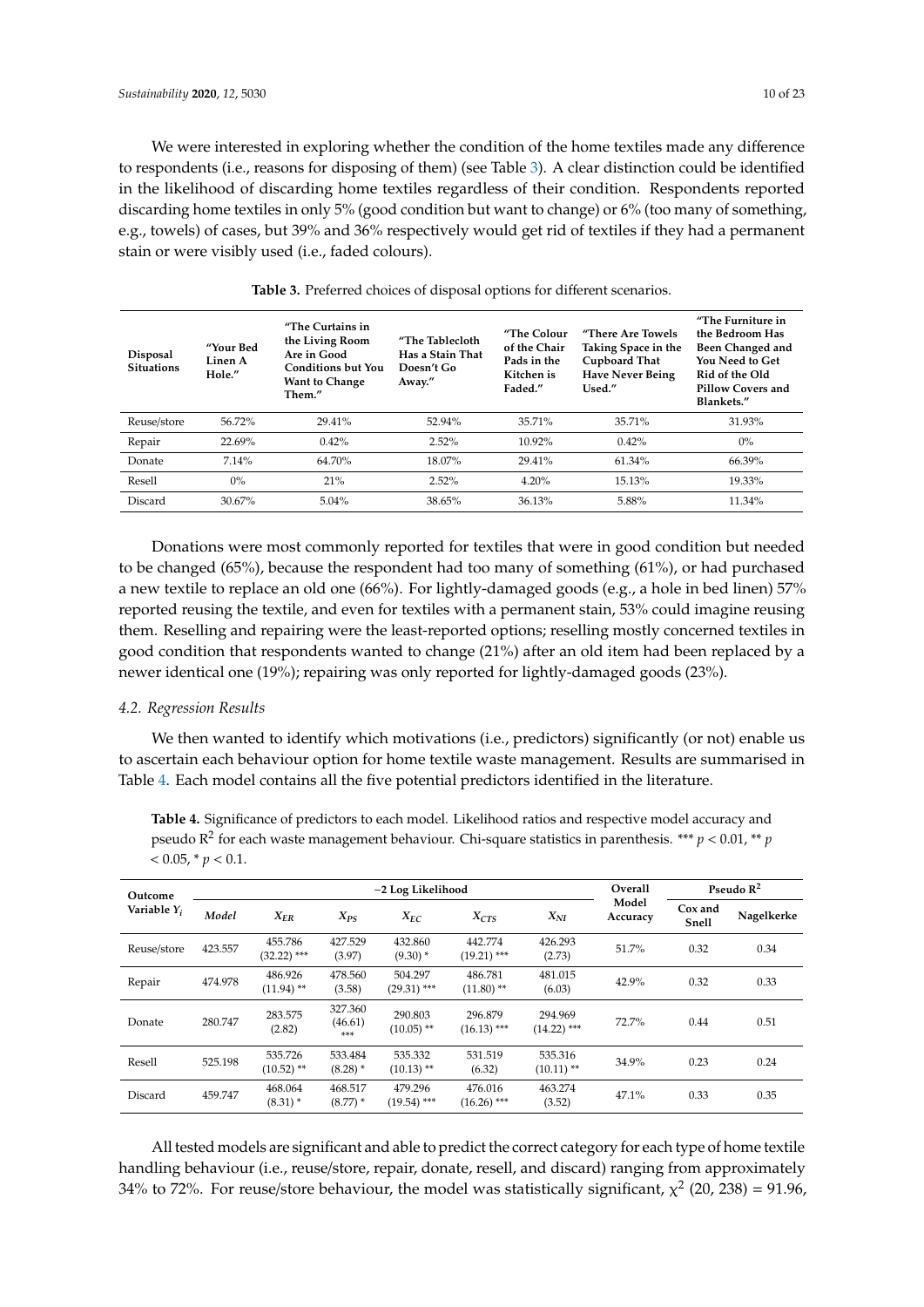$p < 0.001$ , where economic reasons ( $X_{\text{ER}}$ ), environmental concerns ( $X_{\text{EC}}$ ) and convenience, time, and situational factors ( $X<sub>CTS</sub>$ ) are significant predictors. To some extent, this confirms our hypothesis (H1) but shows that more attention should be paid to environmental concerns. The model explains between 32% (Cox and Snell R square) and 34% (Nagelkerke R square) of the variance of reuse, and can correctly classify 51.7% of the categories. Prosocial behaviour ( $X_{PS}$ ) and normative issues ( $X_{NI}$ ) do not make a unique, statistically significant contribution to the first model. The same applies for repair. The model is significant,  $\chi^2$  (20, 238) = 91.69,  $p < 0.001$ , and it can be observed that the same predictors (X<sub>ER</sub>, X<sub>EC</sub> and  $X<sub>CTS</sub>$ ) are significant. Our hypothesis (H2) is therefore only partially supported.

For donating behaviour, estimates show that all predictors, except economic reasons, are statistically significant. This confirms that people who are motivated to donate home textiles are not driven by economic motives or rewards; instead, prosocial behaviour  $(X_{PS})$  is the strongest predictor. In this specific model, our hypothesis (H3) is partially supported, and results suggest that much more consideration should be given to other motivations. The donate model  $(\chi^2 \, [20, 238] = 141.46, p < 0.001)$ also exhibits the highest predictability level (72.7%) across all tested behaviour models.

Relatively speaking, and compared to the other tested models, the categories in the resell behaviour model ( $\chi^2$  [20, 238] = 63.46,  $p < 0.001$ ) can only be determined to a lesser extent (34.9%) by all predictors except  $X<sub>CTS</sub>$ . This shows that consumers who resell home textiles are not motivated by convenience. It also suggests limited experience or preferences regarding the reselling of home textiles, confirming it as the least-preferred option for circular textile practices (see Figure [1\)](#page-8-0). Our hypothesis (H4) is only partially confirmed.

Finally, the discard behaviour model ( $\chi^2$  [20, 238] = 97.71,  $p < 0.001$ ) correctly classified up to 47.1% of the categories (1: strongly disagree; 5: strongly agree) and explained up to 35% of the variance for this specific waste management behaviour. Whereas most predictors make a statistically significant contribution to the model, normative issues  $(X_{\text{NI}})$  do not. This suggests, for instance, that home textile users that engage with this behaviour may do so irrespective of the prevailing social norm (e.g., avoid discarding of textiles).  $X<sub>CTS</sub>$  is only one of the four significant predictors, so our findings support the hypothesis (H5) that discard is influenced by multiple motivations, not necessarily convenience.

All tested models confirm our alternative hypothesis to various extents. There is heterogeneity across all the identified factors that motivate or influence consumers to handle home textiles. A vertical reading of the results in Table [4](#page-9-1) indicates that environmental concerns ( $X_{EC}$ ) and convenience, time, and situational factors  $(X_{CT})$  tend to play a relatively more prominent role, followed by economic reasons  $(X_{ER})$ .

#### *4.3. Interview Findings*

The interviews were conducted to understand the broader context within which disposal behaviour takes place.

A first observation is that we identified a general lack of awareness of the problem regarding home textile waste in the interview data. Interviewees were convinced that they did not throw away many home textiles, so the act of disposal was not significant for them. They felt that home textiles, perceived as a rarely purchased and disposed item, merited less attention than everyday items like household waste. Swedes recognise household waste as being an important issue, and recycling rates for household waste are high [\[64](#page-22-3)[,65\]](#page-22-4). Interviewees paid little attention to the disposal of home textiles, and disposal behaviour appears to be secondary to the stronger motivation for purchasing new products. As the need to dispose of old products is the consequence of a previous action to buy something new, the decision of how to dispose of them is triggered by another behaviour that the individual feels is more important. Interviews showed no concerns about disposal at the time of purchase. One respondent (male, aged 27) reported purchasing home textiles based on the desire to change colours and materials in the home. Disposal was no part of this decision, and the need to dispose of old items seemed to be an afterthought.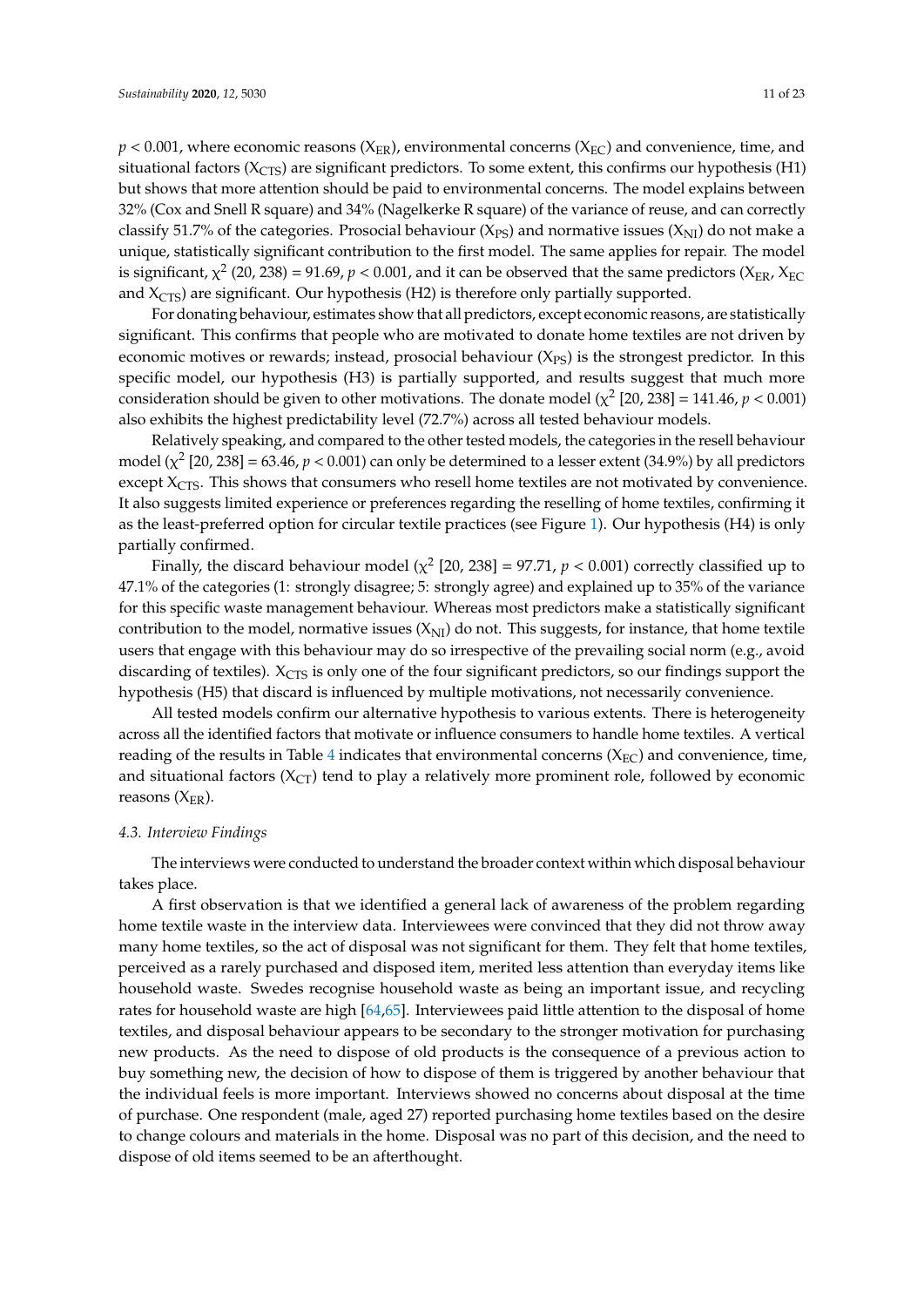Another important aspect arising from the interviews is the confusion of individuals on what could be done with textiles they no longer wanted. Citing a young girl aged 19: "We throw away textiles. What should we do with them?" Only few interviewees reported basic knowledge about textile production and its consequent impact on the environment. Other interviewees described how they knew how to dispose of clothes by selling at flea markets, but that the same did not apply to home textiles: "We're also open to the idea of taking textiles to flea markets, but most often you sell clothes there and not towels and linen." (women, 40 and 60), and "We want to get rid of textiles that we no longer use. Used fabrics that are not clothes normally go in the rubbish. It's hard to give linen and towels and those things to charity, there's holes in them and all that." (women, 25 and 30). Several interviewees left decision-making on textile handling to another member of the family (often the wife or the mother). Those consumers who did report greater knowledge about textile production also reported a more proactive approach to disposal behaviour. This began already at the time of purchase when they claimed to consider social issues, fair trade, and product quality. Some also reported experience of textile return schemes and second-hand products.

While some interviewees felt justified in disposing of home textiles, citing a lack of time to deal with them in other ways, others who admitted they had no idea what to do with their unwanted textiles refused to throw them away, since they felt that it was not the right thing to do. Interviewees stated that they only disposed of the item after a period of storage if they could not find another use for the item or find someone to pass them on to. Some interviewees reported the practice of creating a personalised waste management hierarchy. Before getting rid of home textiles, they first find alternative ways to prolong their lives (e.g., use them as rags, move them to holiday homes, lend them to family and friends, and store them until they find a proper way to dispose of them). However, most interviewees seemed to put little effort into trying to find another disposal option, and only acted upon an external stimulus to choose a better option when an opportunity arose.

The interviews showed that this was connected with a feeling that disposing of home textiles in more sustainable ways was necessary but cumbersome, e.g., because of collection centres being too far away. Donating textiles felt like a suitable solution to this dilemma: "We have too many things. It feels so good to give away and know that it will be used for something that's good. Maybe for the benefit of someone else." (women, 25 and 30). Several of our interviewees expressed major concerns about knowing who benefits financially from donations. They trust charity organisations perceived to have a good reputation. Some interviewees would prefer municipalities to manage unwanted textiles rather than private companies.

At the same time, home textiles, in general, were an area of consumption with low levels of personal involvement, so consumers had little interest in dealing with the matter of disposal. Several interviewees indicated that, if a textile product has a low price or is perceived as having low value, then they felt justified in disposing of it more readily. Other reported factors influencing consumers' perception of value were brand, material, design, and heritage. One major finding of the interviews is that, when consumers do not perceive any value in the product, they think that the textile cannot be reused or donated, so they throw it away. Several interviewees did not donate, repair, or resell their worn-out textiles because they saw no functional value in them.

The interviews also showed that consumers select their textile handling options based on the type of product. For instance, curtains appeared to be of higher value, as they fill a functional as well as an emotional value in the home of the interviewed consumers. More time and money are invested in their purchase. When this textile is replaced due to fashion and aesthetic taste changes, they retain their functional value in the eyes of the consumer, and this helps to explain why respondents described donation as a common disposal strategy. In contrast, interviewees identify towels and blankets as products that are basic necessities in every house due to their exclusively functional value (except for cases in which highly valuable materials are used for these products). This kind of product usually has less emotional value attached, and when the time comes to dispose of these products, they are considered as retaining little value.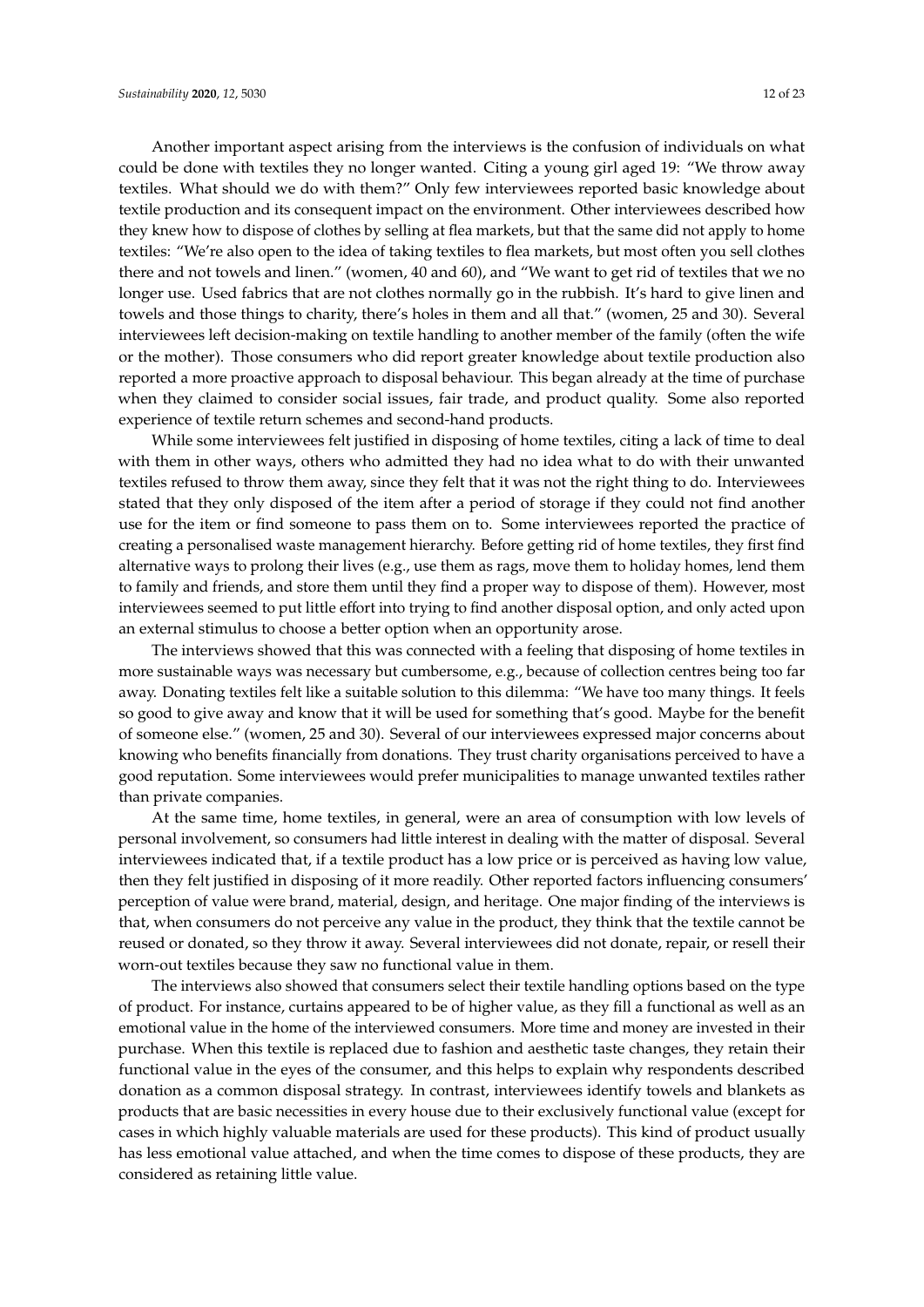## **5. Discussion**

Reflecting on the five disposal behaviours studied in relation to the circular economy, it is encouraging that 'donating' is the most favoured disposal option. We found that the preference for donating is primarily prompted by prosocial motivations. This is very much in line with findings of Nordlund and Garvill [\[65\]](#page-22-4), Van Lange et al. [\[45\]](#page-21-10), and Mitchell et al. [\[46\]](#page-21-11), which all identify prosocial values as an important predictor for individuals' willingness to donate clothes and other valuables. The perception of a charity appears to be important—individuals donating their textiles cared about who would benefit from their act of perceived kindness. This raises questions about whether IKEA would be able to encourage donating within its operations, which are well-known by consumers to be for-profit, as opposed to the non-profit operations of a third party. Donating was the only behaviour in our study that did not show economic incentives to be a significant motivator for the behaviour.

Reuse/storage was the third-most reported behaviour among study participants. Our data suggests that this behaviour is supported by several of the motivational factors studied in this paper, including economic reasons, environmental concerns, and convenience/time/situational factors. Our interviews suggest that reuse/storage is not by definition a circular textile handling behaviour. In many instances, reuse/storage only serves as a temporary solution to deal with conflicting feelings of wanting to get rid of a textile while having a bad conscience about disposing of it. This can result in a stepwise process of disposal in which reuse and storage are one stage towards getting rid of an item when an acceptable permanent solution arises. When new products are purchased, old home textiles become redundant and are then temporarily stored in the home. During the storage period, the owners remain open to reusing them in another context or passing them on to a relative or friend. Jacoby et al. [\[33\]](#page-20-8) support the conclusion that one common strategy for dealing with used textiles is to temporarily store them until a decision is made on how to dispose of them.

Our data also suggests that the type of disposal option ultimately chosen is often a result of what is convenient at the time when storage space is needed. Depending on the circumstances, reuse/storage in some instances only prolongs the time until discarding, rather than leading to a more circular waste handling method. This finding is in line with other studies (e.g., Ha-Brookshire and Hodges [\[19\]](#page-20-12) regarding apparel). This suggests the importance of availability and accessibility of circular waste handling options in textile waste handling, something that is well documented for kerbside recycling. Research that has documented the significance of convenience in household waste recycling [\[30\]](#page-20-14) also seems to be relevant to home textile disposal behaviour.

Less common disposal options were repairing and reselling. One possible explanation is that consumers are unfamiliar with these options. In interviews, we found evidence for limited familiarity with repair and resell as options when dealing with home textiles. Unlike clothes, home textiles are not perceived as an item that can easily be sold second-hand, and repair is inhibited by the often-perceived low value of home textiles compared to clothing. Johnson et al. [\[20\]](#page-20-11) identify emotional attachment to the textile product as a factor strongly influencing the choice of disposal method [\[34\]](#page-20-10), and our research suggests that home textiles carry low emotional attachment in general, even though there appear to be some sub-categories—such as curtains—that can be perceived as high-value at the moment of disposal.

Discarding home textiles—representing the least circular of textile waste handling options studied—was the second-most practiced behaviour among study participants. People who are most likely to discard home textiles are those least affected by social norms. This can be connected to an observed lack of awareness about the environmental consequences of home textiles, as well as a lack of knowledge about other behavioural options than discarding. It can be speculated that home textiles are not perceived as being exposed to social norm scrutiny in the same way as clothes or other possessions.

## *Managerial and Policy Implications*

From a policy perspective, interventions targeting convenience (such as education about disposal options, or easy access to circular disposal options) are necessary to encourage the choice of one disposal option over another, as convenience is a crucial factor in predicting participation in circular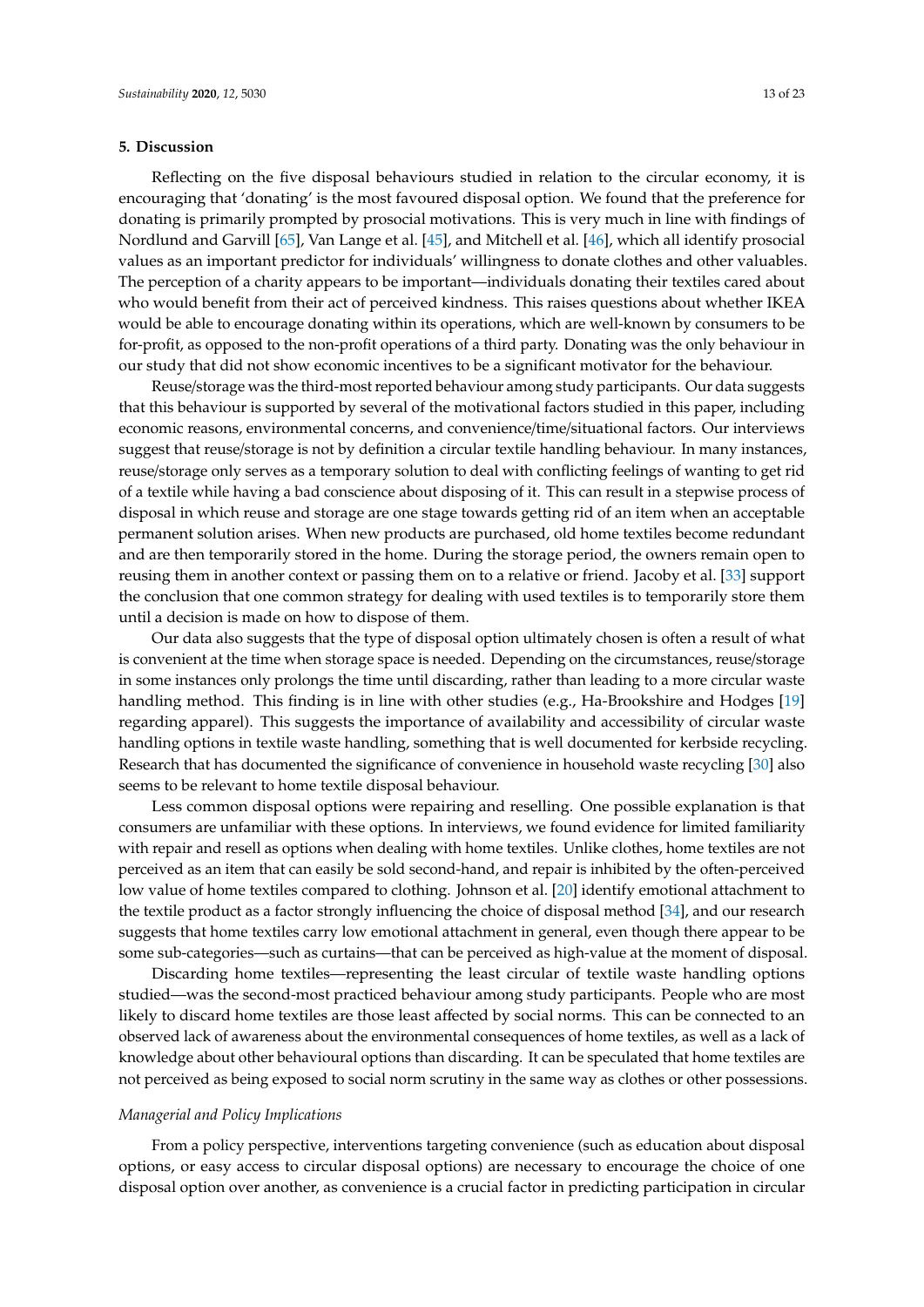waste management practices. Our research clearly shows that individuals need to know what to do with home textiles, and such behaviour must be reasonably time-efficient and convenient. This applies particularly for home textiles, which in many cases are items of low personal involvement. More convenient ways to manage home textiles sustainably are effective nudges for people to participate in circular schemes.

Policy-makers should (a) ensure that consumers are aware of the various disposal options, (b) make it easy for consumers to use the most environmentally-friendly options, and (c) make it inconvenient to dispose of textiles in an unsustainable way. One natural everyday solution would be more accessible recycling and donation points, as well as a functional infrastructure for repairing or reselling home textiles. Many Swedish municipalities already offer fashion waste collection next to household recycling stations. Such collection points could be visibly upgraded to include home textiles as well. Sweden has also lowered VAT on repair services, a policy that should be considered in other countries, as it increases the likelihood that businesses could be competitive in this space.

Information about the environmental consequences of home textile consumption is also important, as our results show that environmental motivations are among the most significant. At the same time, our interviews suggest a lack of awareness about problems associated with home textiles. Both businesses and policy-makers trying to encourage participation in circular disposal systems should continuously inform and remind consumers about the environmental significance of circular home textile disposal systems. For businesses, our research suggests that uptake is best where economic incentives are combined with environmental information, ensuring that consumers can trust that something good comes out of their behaviour. Some fashion retailers, for example, have already started to experiment with give-back schemes that take care of the textile. H&M has trialled such a scheme, where give-back is rewarded with vouchers. This could be adopted by home textile retailers as well, making more sustainable disposal behaviour both more environmentally beneficial and financially profitable.

While our research shows that, currently, it is not common for consumers to resell their used home textiles, this could change in the future with more innovative technological services that allow easy selling of home textiles. Technological innovation resulting in online platforms for reselling of unwanted textiles have been successful in several other textile-related markets (Online marketplaces such as 'Shpock' or 'Facebook Marketplace' allow for easy reselling of unwanted textiles. Many countries also have local online marketplaces, such as 'Blocket' in Sweden, or 'Gumtree' in the UK), though not so much regarding home textiles yet. However, the assumption that easy-to-use online reselling platforms will become more common even for home textiles appears reasonable. Businesses such as IKEA should actively engage with such technological solutions to encourage reselling.

Our research confirms that there is often a window of opportunity (i.e., storage) in which consumers can be reached with suggestions for other handling options than discarding. At any point during this window of opportunity, the tentative decision to discard the textile can be replaced with a more attractive option for the consumer, as long as the right motivational triggers (economic, convenience, environmental) are addressed. During this period, most consumers are open to considering other disposal options such as donation [\[19\]](#page-20-12), thereby relieving their bad conscience. This is particularly true in cases where home textiles retain a perceived value.

Important in this respect is that we observed another component of decision-making regarding the disposal of home textiles. In households, there is often one person in charge of decisions regarding the disposal of home textiles, while other household members either know nothing or are not particularly aware or concerned about this process. This decision-maker is often identified as the "woman of the house" [\[29](#page-20-24)[,43](#page-21-8)[,66\]](#page-22-5), and in our study too, some interviewees refer to "their mother" for this decision. Individuals concerned with disposal behaviour often create their own waste hierarchy, involving ranking options according to what is preferable and possible. Objects move up or down the waste hierarchy depending on the conditions under which a disposal decision must be taken. Encouraging more sustainable disposal behaviour of home textiles therefore involves reaching the right person in a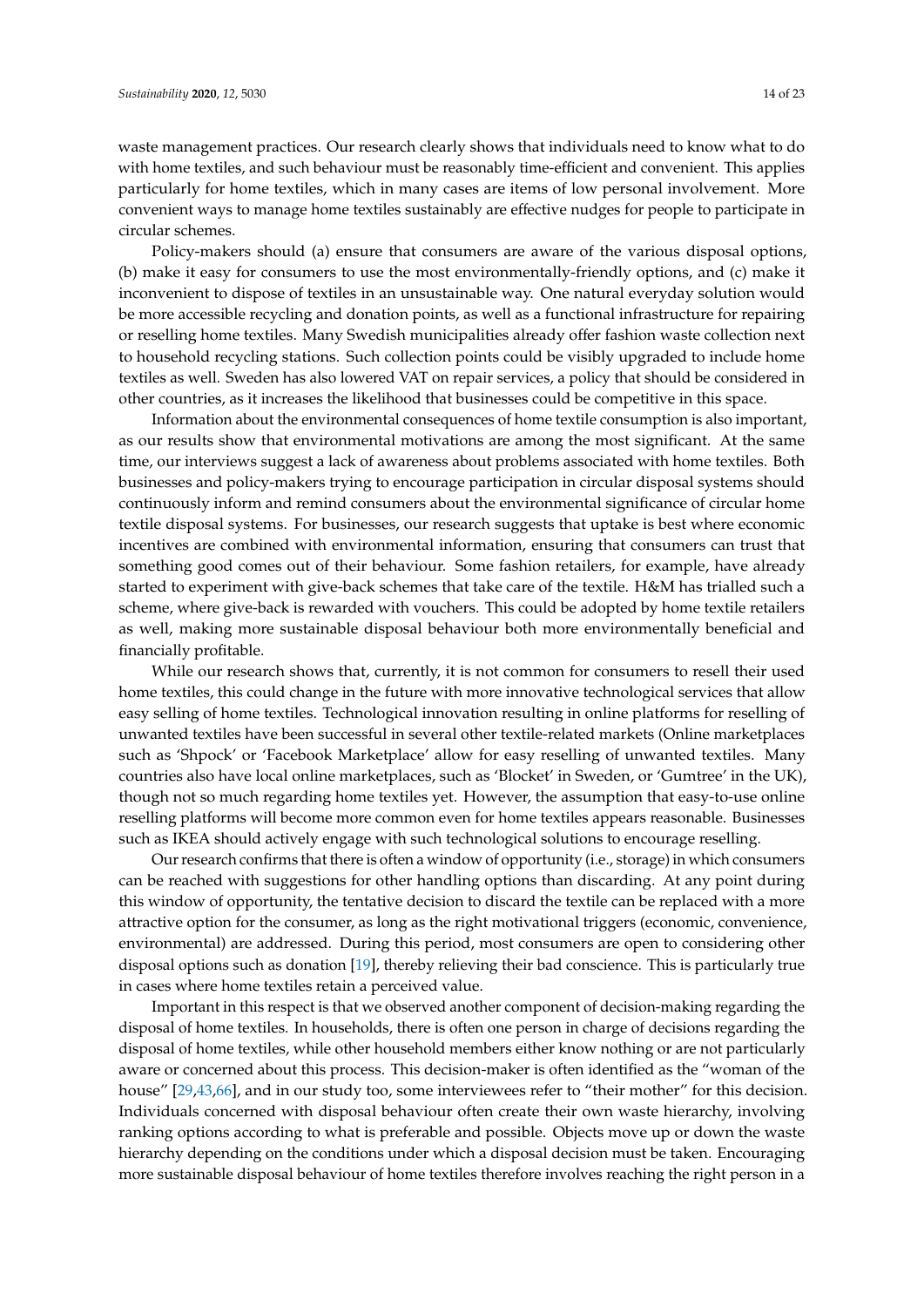household. Businesses such as IKEA have a privileged position in being able to reach these individuals and engage with them, because they are the very same individuals that are their customers.

## **6. Conclusions**

This study demonstrates that there is great scope to encourage and support consumers' participation in circular textile practices. Donating is already prominent and much used, and this fact should be used to further simplify and incentivise this option of circular home textile handling. We expect reselling to become a more prominent option, as information and communication technologies reduce the transaction costs for consumers to engage in such behaviour. Even repair could become more common as an option if this became more convenient and economically attractive. Our research also confirms the challenge in diverting behaviour away from discarding, which is the least preferred waste management practice from a sustainability perspective, but often the most convenient.

In terms of motivational factors, our research shows that environmental concerns, convenience, and economic reasons are most important factors when choosing how to dispose of home textiles, while prosocial behaviour and normative issues are less relevant.

We therefore conclude that more research is needed about motivational factors in disposal behaviour of home textiles. Our research gives reason to believe that towels, bed linen, pillows, curtains, or tablecloths are distinct in their value assessment by consumers and result in different cognitive and motivational setups regarding their disposal. We encourage other scholars to study disposal behaviour regarding home textiles, focusing on sub-categories to improve understanding of motivational factors and disposal options for these various sub-categories.

**Author Contributions:** Conceptualisation, M.L., O.M. and G.M.; Data curation, L.M.; Formal analysis, G.M. and L.M.; Funding acquisition, O.M. and L.M.; Investigation, G.M.; Methodology, M.L., O.M., G.M. and L.M.; Project administration, O.M.; Resources, O.M.; Supervision, O.M.; Visualisation, M.L.; Writing—original draft, M.L.; Writing—review & editing, M.L. All authors have read and agreed to the published version of the manuscript.

**Funding:** The analysis of data and writing of this article were funded by MISTRA Sustainable Consumption—from Niche to Mainstream (programme period 2017–2021). (Data was collected as part of a master's thesis and not funded by the programme.)

**Acknowledgments:** We want to thank the case company IKEA for their invaluable time and support for this study. We would also like to thank MISTRA Sustainable Consumption for financial support in conducting the research and regarding the open access fees. Luis Mundaca gratefully acknowledges funding from the Swedish Innovation Agency (grant 2018-04649).

**Conflicts of Interest:** The authors declare no conflict of interest. The funders and the case company (IKEA) provided resources for this study (i.e., access to customers and the free service of a consultancy they work with), so they indirectly participated in the collection of data. However, they had no role in the design of the study, in the analysis or interpretation of data, in the writing of the manuscript, or in the decision to publish the results.

## <span id="page-14-0"></span>**Appendix A**

IKEA Family Members Questionnaire

The online survey was conducted in Swedish.

*Greetings!*

*You are receiving this message because you have been selected to participate in a brief survey on home textiles disposal habits. The responses are anonymous and will be used to support a research project at the International Institute for Industrial Environmental Economics at Lund University. The objective of the survey is to collect basic information on people's disposal habits with home textiles.*

*Below, and on the indicated link, you will find a short survey that will take approximately 10 minutes to answer. All respondents will be later selected for a ra*ffl*e and will get a chance to win two discount vouchers of SEK 200 each to be spent in any IKEA store.*

*Thank you very much for your time and contribution!*

*For the purpose of this survey, here's a list of home textiles to keep in mind.*

• Rugs.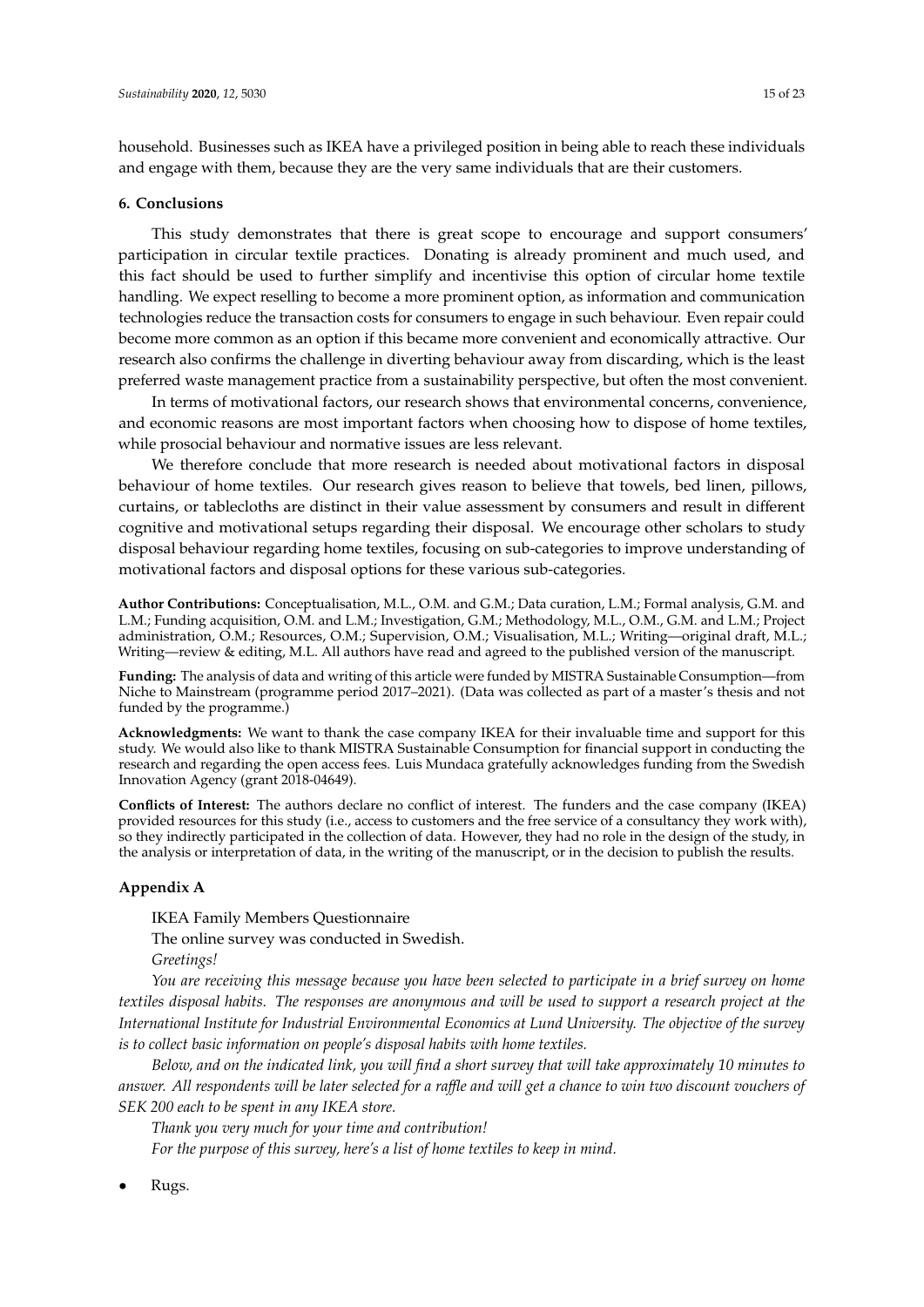- Bedroom textiles: bed linen; comforters; bedspreads; blankets and throws; pillows; mattress and pillow protectors; canopies and bed tents; sleeping bags for babies.
- Curtains and blinds.
- Fabrics.
- Cushions and cushion covers.
- Kitchen textiles: kitchen towels; aprons; pot holders and oven mitts.
- Table linen: place mats; coasters; tablecloths and runners; chair pads.
- Bathroom textiles: towels; bath mats; shower curtains.
- Items such as carpets and textiles which are integrated parts of other products, such as furniture, are not included in this questionnaire.

In the last 12 months, have you used at least one of the following five textile handling methods? (thick boxes will be set next to each option. More than one option can be selected).

- *1. Resell refers to selling textile items directly to other people, through consignment shops, to resale or second-hand shops, through online websites, and at garage sales or flea markets.*
- *2. Donate refers to giving away textiles to family or friends. Donating can also be done through charitable organizations, thrift stores, curbside recycling programs, retail recycling programs, online companies.*
- *3. Reuse*/*store refers to using textiles for a purpose other than for which it was originally intended. For example, old sheets may be used as cleaning rags around the house.*
- *4. Repair refers to the act of fixing the textile either by yourself or by a professional.*
- *5. Discard refers to when textile is thrown away, abandoned, or destroyed.*

Please select your level of agreement for each one of the following statements.

*Appendix A.1. Section 1*

|    | Ouestion                                                                                     | Strongly disagree (1)—Disagree (2)—Neutral<br>(3) - Agree (4) - Strongly Agree (5) |  |   |   |   |  |
|----|----------------------------------------------------------------------------------------------|------------------------------------------------------------------------------------|--|---|---|---|--|
|    | Textile manufacturing is responsible for the release of<br>chemical pollutants in the water. |                                                                                    |  |   |   |   |  |
|    | Air pollution can occur during some common dye<br>processes of textiles.                     |                                                                                    |  | З |   |   |  |
| 3  | The manufacturing process is highly water-intensive.                                         |                                                                                    |  |   | 4 | 5 |  |
| 4  | All kinds of textiles are recyclable.                                                        |                                                                                    |  |   | 4 | 5 |  |
|    | Disposing of home textiles in a responsible way does                                         |                                                                                    |  |   |   |   |  |
| 5. | not help with the reduction of raw materials use for<br>new products.                        |                                                                                    |  |   |   |   |  |

## **Table A1.** Environmental Impact of Textile.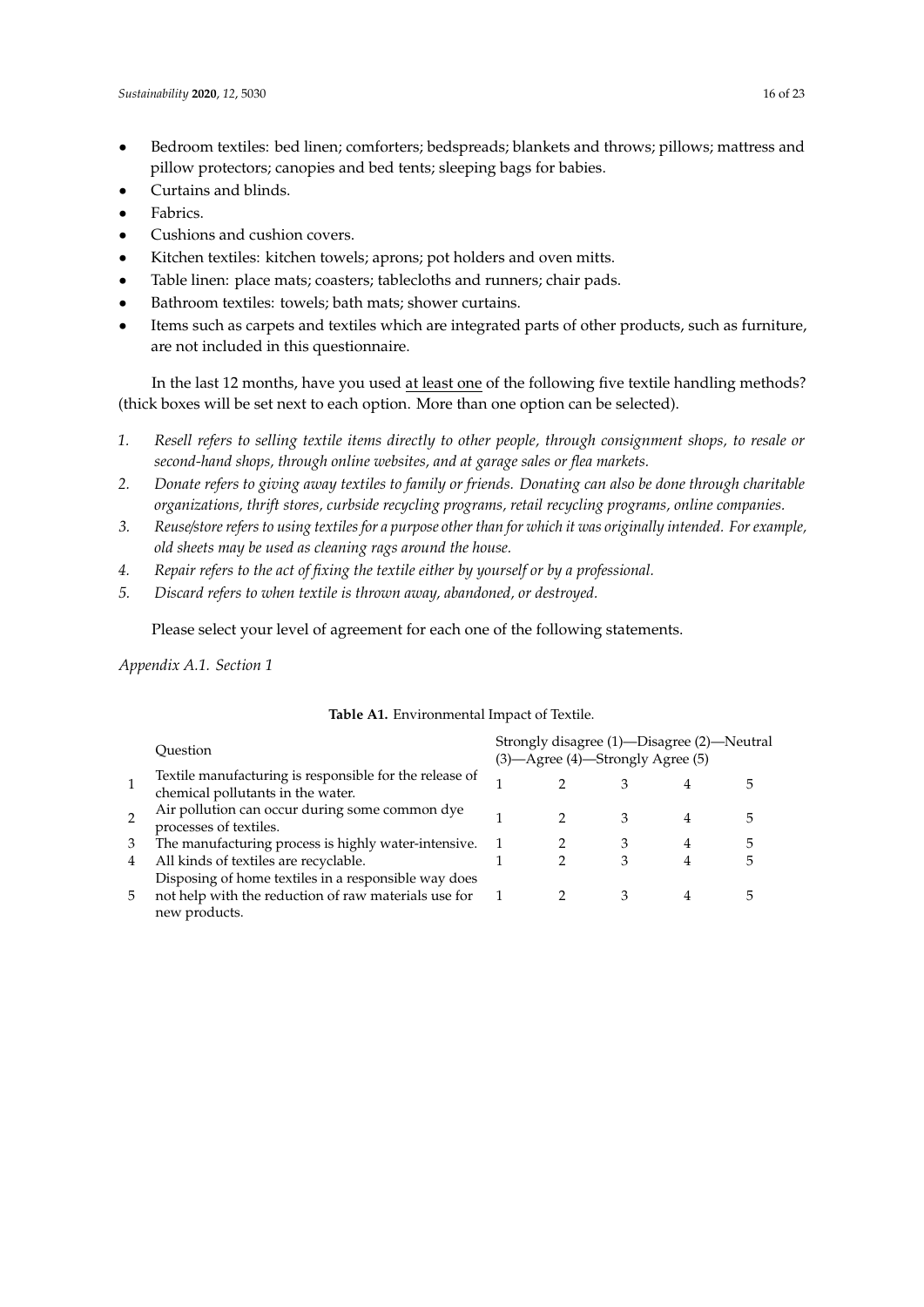## *Appendix A.2. Section 2*

|                | Question                                                                                                                 |   |                | (3) - Agree (4) - Strongly Agree (5) | Strongly disagree (1)—Disagree (2)—Neutral |   |
|----------------|--------------------------------------------------------------------------------------------------------------------------|---|----------------|--------------------------------------|--------------------------------------------|---|
| $\mathbf{1}$   | It is very important for me to donate my home<br>textiles to charity for people in need.                                 |   | 2              | 3                                    | 4                                          | 5 |
| $\overline{2}$ | I often reuse home textiles for other purposes for<br>economic reasons.                                                  |   | 2              | 3                                    | 4                                          | 5 |
| 3              | I don't reuse home textiles because it is a hassle to me.                                                                | 1 | 2              | 3                                    | 4                                          | 5 |
| 4              | I sell most of my home textiles for economic reasons.                                                                    | 1 | 2              | 3                                    | 4                                          | 5 |
| 5              | I donate my home textiles to charity to do my part in<br>decreasing the environmental problems.                          | 1 | $\mathfrak{D}$ | 3                                    | 4                                          | 5 |
| 6              | I reuse home textiles because it can significantly<br>benefit the environment.                                           |   | 2              | 3                                    | 4                                          | 5 |
| 7              | It is time-consuming to donate my home textiles<br>to charity.                                                           |   | 2              | 3                                    | 4                                          | 5 |
| 8              | To reduce environmental problems, I sell my<br>unwanted home textile rather than throwing it away.                       |   | $\mathfrak{D}$ | 3                                    | 4                                          | 5 |
| 9              | I try to repair my old home textiles because throwing<br>away can significantly contribute to<br>environmental problems. | 1 | 2              | 3                                    | 4                                          | 5 |
| 10             | I find it convenient to throw away unwanted<br>home textiles.                                                            |   | 2              | 3                                    | $\overline{4}$                             | 5 |
| 11             | I never reuse home textiles because I don't know<br>how to.                                                              | 1 | $\mathfrak{D}$ | 3                                    | $\overline{4}$                             |   |
| 12             | I never repair home textiles because I don't know<br>how to.                                                             | 1 | 2              | 3                                    | 4                                          | 5 |

## **Table A2.** Home Textile Disposal Motivation.

# *Appendix A.3. Section 3*

## **Table A3.** Home Textile Disposal Attitude.

|   | Ouestion                                                                                                                                              |               | (3)—Agree (4)—Strongly Agree (5) | Strongly disagree (1)—Disagree (2)—Neutral |  |
|---|-------------------------------------------------------------------------------------------------------------------------------------------------------|---------------|----------------------------------|--------------------------------------------|--|
|   | Reselling, donating, and reusing home textiles are<br>good ideas.                                                                                     |               |                                  | 4                                          |  |
|   | I am willing to spend time to resell, donate, and reuse<br>my old home textiles.                                                                      |               | 3                                | 4                                          |  |
| 3 | More information about ways to resell, donate, and<br>reuse home textiles should be made available by<br>authorities to influence norms. <sup>1</sup> |               | З                                |                                            |  |
| 4 | Reselling, donating, and reusing home textiles are<br>more trouble than they are worth.                                                               | $\mathcal{P}$ | З                                |                                            |  |
| 5 | People should be encouraged to resell, donate, and<br>reuse home textiles.                                                                            |               | 3                                | 4                                          |  |

 $<sup>1</sup>$  A reviewer noted that the wording in NI3 was insufficiently clear in the original questionnaire. The authors</sup> carefully considered the issue and concluded that it would be best to add some additional text, so '*by authorities to influence norms*' was added to NI3. These modifications were made to capture the intended purpose of NI3.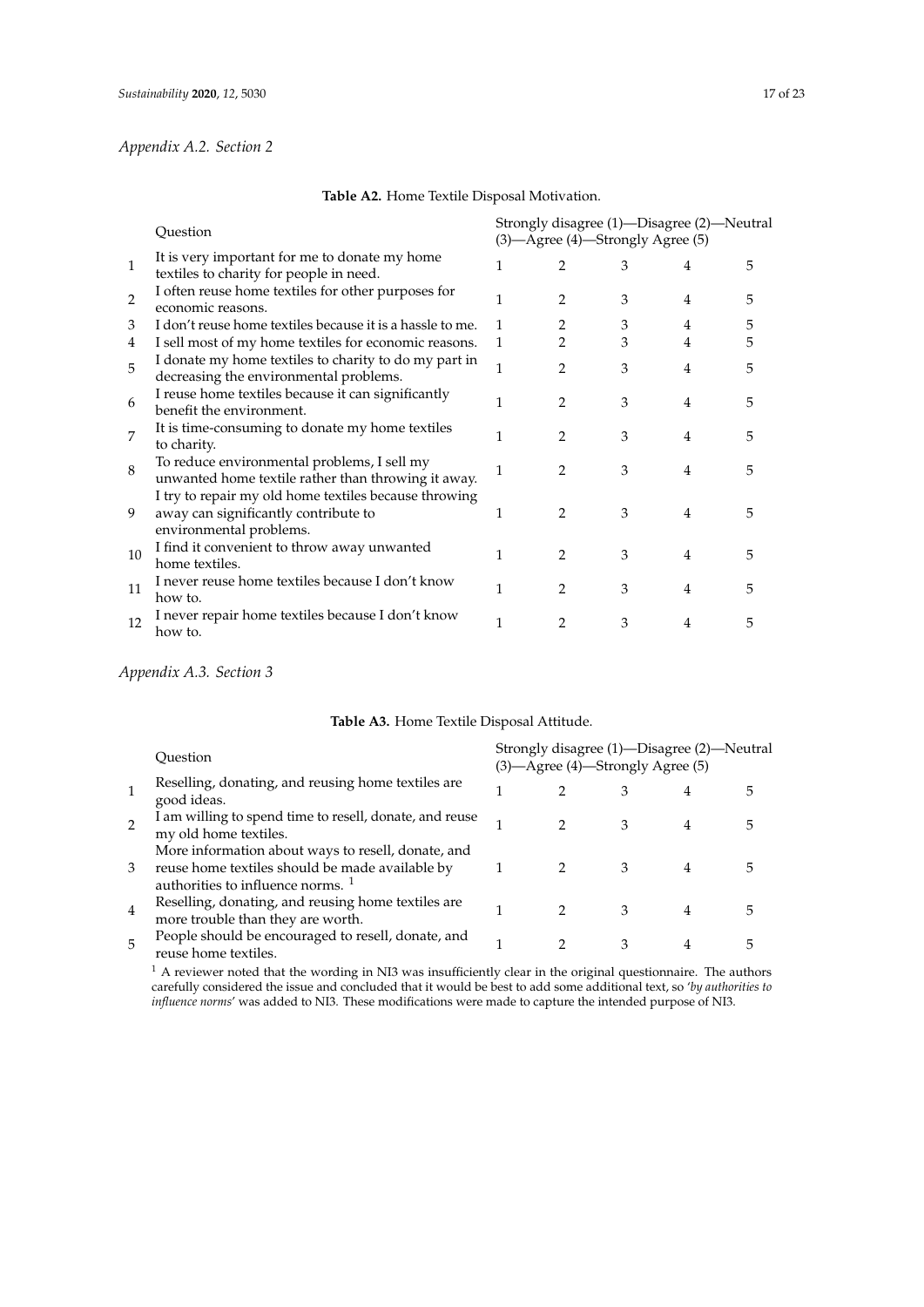## *Appendix A.4. Section 4*

## **Table A4.** About Home Textile Disposal.

|  | Ouestion                                           | Strongly disagree (1)—Disagree (2)—Neutral<br>$(3)$ —Agree $(4)$ —Strongly Agree $(5)$ |  |  |  |  |
|--|----------------------------------------------------|----------------------------------------------------------------------------------------|--|--|--|--|
|  | People important to me think that I should resell, |                                                                                        |  |  |  |  |
|  | donate, or reuse home textiles.                    |                                                                                        |  |  |  |  |
|  | Generally speaking, I want to do what my friends   |                                                                                        |  |  |  |  |
|  | think I should do.                                 |                                                                                        |  |  |  |  |

## *Appendix A.5. Section 5*

|    | Ouestion                                              | Strongly disagree (1)—Disagree (2)—Neutral<br>(3) - Agree (4) - Strongly Agree (5) |  |  |  |  |
|----|-------------------------------------------------------|------------------------------------------------------------------------------------|--|--|--|--|
|    | I intend to resell my used home textiles to others    |                                                                                    |  |  |  |  |
|    | directly or through a retailer.                       |                                                                                    |  |  |  |  |
|    | I intend to donate my used home textiles to a         |                                                                                    |  |  |  |  |
| 2  | charitable organization or cause.                     |                                                                                    |  |  |  |  |
|    | I intend to reuse my used home textiles for other     |                                                                                    |  |  |  |  |
|    | purposes.                                             |                                                                                    |  |  |  |  |
|    |                                                       |                                                                                    |  |  |  |  |
| 4  | I intend to repair my home textiles when damaged.     |                                                                                    |  |  |  |  |
|    |                                                       |                                                                                    |  |  |  |  |
| ۰, | I intend to throw my used home textiles in the trash. |                                                                                    |  |  |  |  |
|    |                                                       |                                                                                    |  |  |  |  |

# **Table A5.** Home Textile Disposal Intention.

*Appendix A.6. Section 6*

## **Table A6.** Home Textile Disposal Behaviour.

|                             | Resell | Donate Reuse/store Repair | Discard |
|-----------------------------|--------|---------------------------|---------|
| Your bedlinens have a hole. |        |                           |         |

- 2 The curtains in the living room are in good
- condition but you want to change them.
- 3 The tablecloth has a stain that doesn't go away.
- 4 The colour of the chair pads in the kitchen is faded.
- 5 There are towels taking space in the cupboard that have never been used.
- 6 The furniture in the bedroom has been changed and you need to get rid of the old pillow covers
- and blankets.

# *Appendix A.7. Section 7: Demographic Information (almost done!)*

- Gender:
	- $\circ$  Male
	- $\circ$  Female
	- I prefer to not answer
- Age:
	- $\circ$  18–25
	-
	- $\circ$  26–35<br> $\circ$  36–45 36–45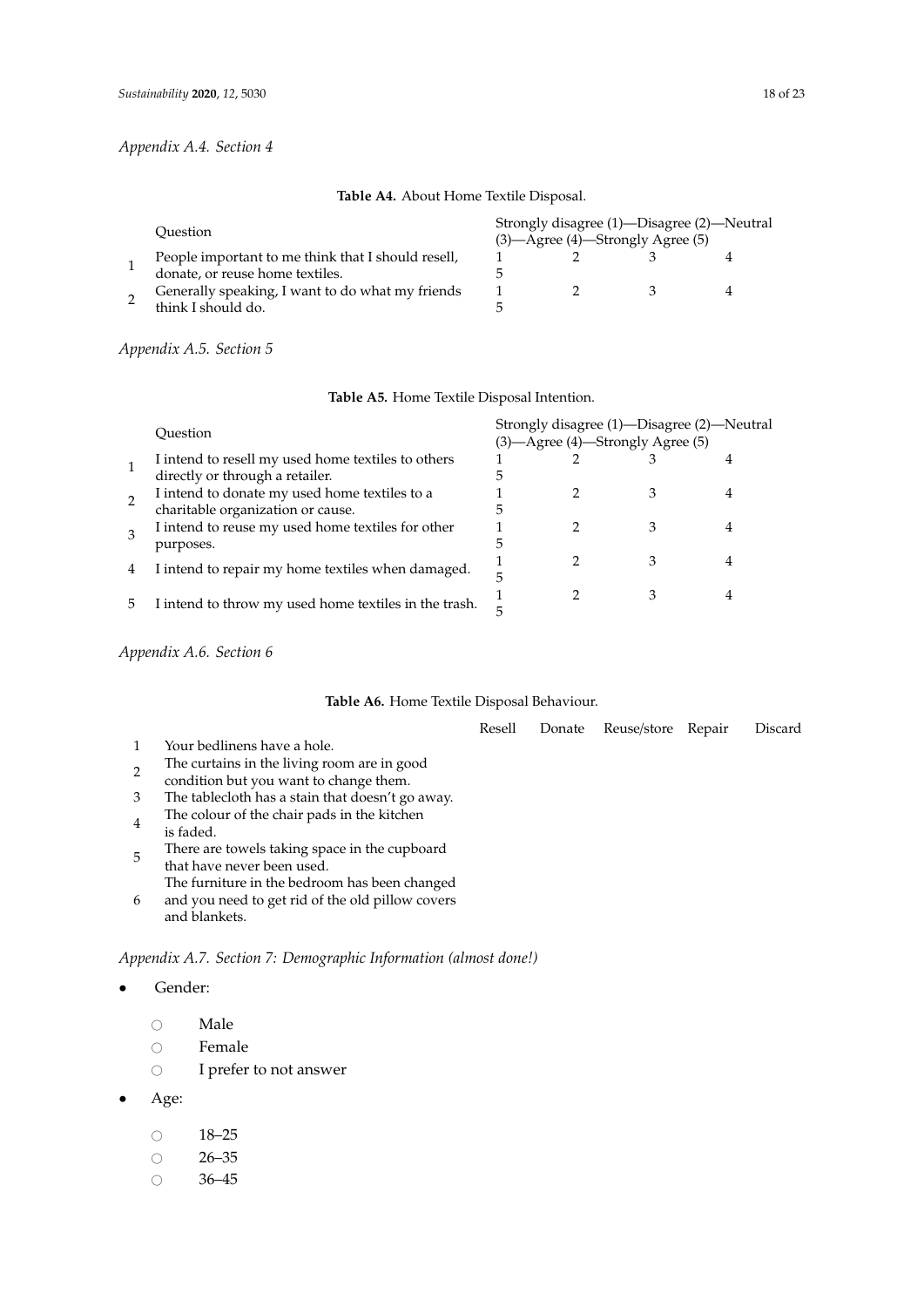- $\circ$  46–55
- $\circ$  56–65
- Over 65
- Nationality:  $\overline{\phantom{a}}$
- Number of adults living in the house:  $\frac{ }{ }$
- Number of children living in the house:  $\frac{ }{ }$
- Education level (accomplished):
	- Middle School.<br>○ High School.
	- O High School.<br>O Bachelor Deg
	- Bachelor Degree.<br>○ Master Degreed.
	- Master Degreed.<br>○ PhD.
	- $\circ$  PhD.<br> $\circ$  Other
	- Other:
- Monthly disposable Income (SEK):
	- $\circ$  < 5.000<br>  $\circ$  5.000-1
	- 5.000–10.000
	- $\circ$  10.000–20.000<br> $\circ$  20.000–30.000
	- $\circ$  20.000–30.000
	- $\circ$  30.000–40.000
	- $\circ$  40.000–50.000
	- $\circ$  >50.000
	- I have no personal income, but I share a household income.
	- $\circ$  I prefer not to answer

Do you have any additional comments about this survey? Is there anything you want to share with us? You are more than welcome to provide any comment; keep in mind that we will not be able to identify or get in touch with you since the survey is anonymous.

# <span id="page-18-0"></span>**Appendix B.**

Interview guide for consumers

Preconditions This is something that can affect the respondent and is therefore good to understand. The preconditions are often found out if you deepen in the other areas, so these questions might not be asked by themselves (if they do not come in naturally). However, for the schedulee this can be a good way to start the conversation.

- Where are you from? Where do you live?
- What is your occupation?
- Who do you live with?
- How do you get around?

Ice-breakers:

- Do you feel that you have enough space at home? (we are looking for how they live and how they perceive their space of living . . . ).
- Do you see textiles as something valuable? (if they see only a functional value or also some emotional).

Recycling of textiles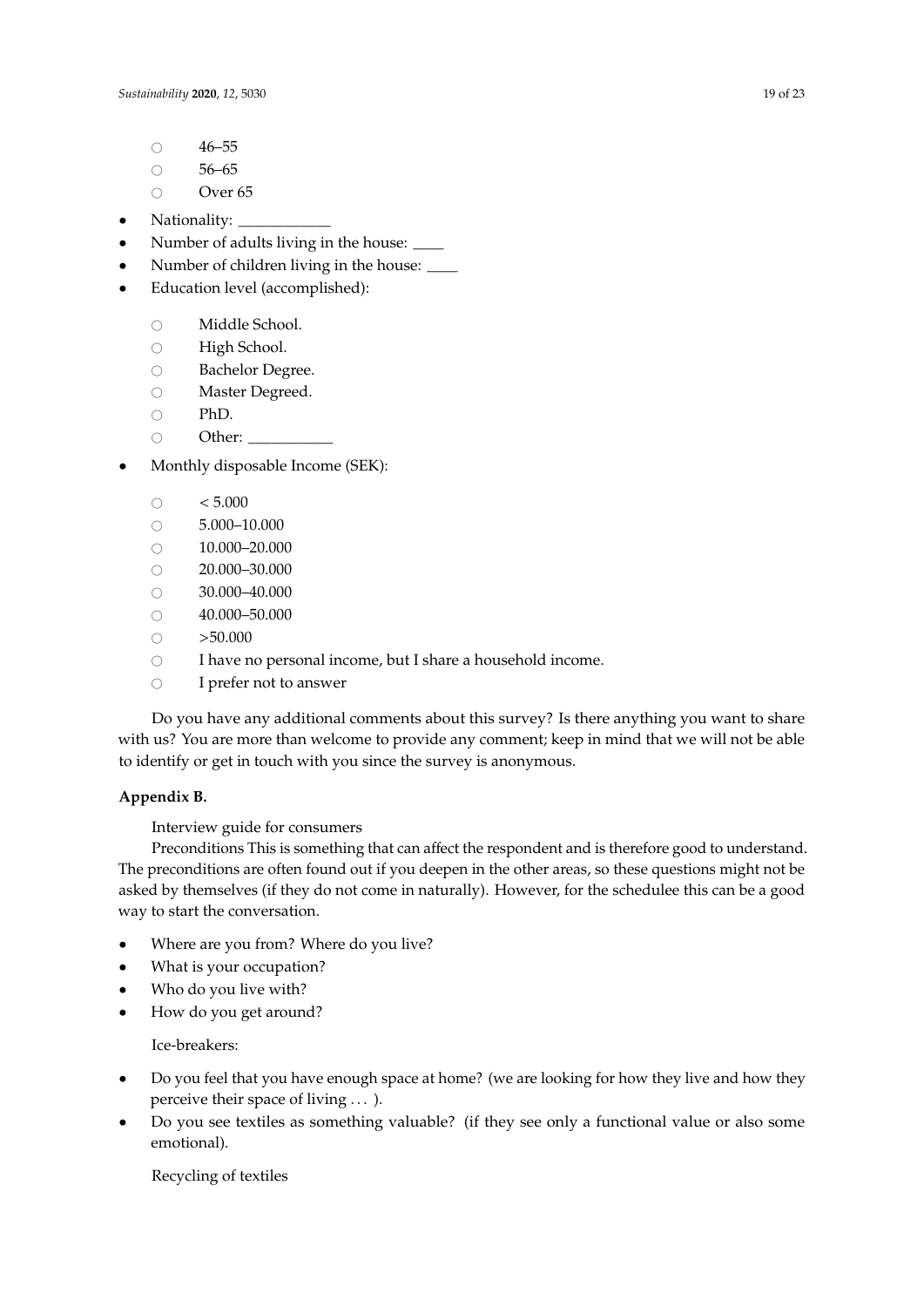- What do you do with textiles you no longer use?
- What kind of textiles do you think of?
- When do you sort textiles? When would you like to do it?

Drivers and Motivation

- What would you like to do with your used (home) textiles?
- What is stopping you?
- How do you feel after sorting/recycling (textile)?
- How would you like to feel?

# Sustainable lifestyle

- What is a sustainable lifestyle for you?
- What do you think when you hear the word "sustainable" or sustainable life at home"?
- What do you throw away in your regular bin?
- What do you not sort today?
- Is there anything in your home that you do not sort?
- Is there anything that you (would) like to sort?

# Consumption habits

- What is important for you when you get new things recently?
- When do you get new things?
- How often would you say that you get new things recently? (estimate)

## Responsibility

- Who is responsible for taking care of textiles (that you no longer use)?
- What is your responsibility?
- Who do you think should be responsible for reducing waste in home textiles and why?
- If you knew that  $\dots$  would you act differently?

## **References**

- <span id="page-19-0"></span>1. Geissdoerfer, M.; Savaget, P.; Bocken, N.M.P.; Hultink, E.J. The circular economy—A new sustainability paradigm? *J. Clean. Prod.* **2017**, *143*, 757–768. [\[CrossRef\]](http://dx.doi.org/10.1016/j.jclepro.2016.12.048)
- <span id="page-19-1"></span>2. Riksdagsförvaltningen. Om Riktlinjer För En Kretsloppsanpassad Samhällsutveckling Proposition 1992/93:180—Riksdagen. 1993. Available online: https://data.riksdagen.se/fil/[74A9D053-5996-482C-A1C1-](https://data.riksdagen.se/fil/74A9D053-5996-482C-A1C1-5DD85F3DBDC2) [5DD85F3DBDC2](https://data.riksdagen.se/fil/74A9D053-5996-482C-A1C1-5DD85F3DBDC2) (accessed on 17 April 2020).
- <span id="page-19-2"></span>3. European Commission. *Closing the Loop—An. EU Action Plan for the Circular Economy*; European Commission: Brussels, Belgium, 2015.
- <span id="page-19-3"></span>4. European Commission. *Ecodesign Working Plan. 2016–2019*; European Commission: Brussels, Belgium, 2016.
- <span id="page-19-4"></span>5. Rizos, V.; Behrens, A.; Van der Gaast, W.; Hofman, E.; Ioannou, A.; Kafyeke, T.; Flamos, A.; Rinaldi, R.; Papadelis, S.; Hirschnitz-Garbers, M.; et al. Implementation of circular economy business models by small and medium-sized enterprises (SMEs): Barriers and enablers. *Sustainability* **2016**, *8*, 1212. [\[CrossRef\]](http://dx.doi.org/10.3390/su8111212)
- <span id="page-19-5"></span>6. Korhonen, J.; Honkasalo, A.; Seppälä, J. Circular economy: The concept and its limitations. *Ecol. Econ.* **2018**, *143*, 37–46. [\[CrossRef\]](http://dx.doi.org/10.1016/j.ecolecon.2017.06.041)
- <span id="page-19-6"></span>7. Mair, S.; Druckman, A.; Jackson, T. Global inequities and emissions in Western European textiles and clothing consumption. *J. Clean. Prod.* **2016**, *132*, 57–69. [\[CrossRef\]](http://dx.doi.org/10.1016/j.jclepro.2015.08.082)
- <span id="page-19-7"></span>8. Sajn, N. *Environmental Impact of Textile and Clothes Industry*; European Parliamentary Research Service: Brussels, Belgium, 2019; p. 10.
- <span id="page-19-8"></span>9. Ekström, K.M.; Salomonson, N. Reuse and recycling of clothing and textiles—A network approach. *J. Macromarketing* **2014**, *34*, 383–399. [\[CrossRef\]](http://dx.doi.org/10.1177/0276146714529658)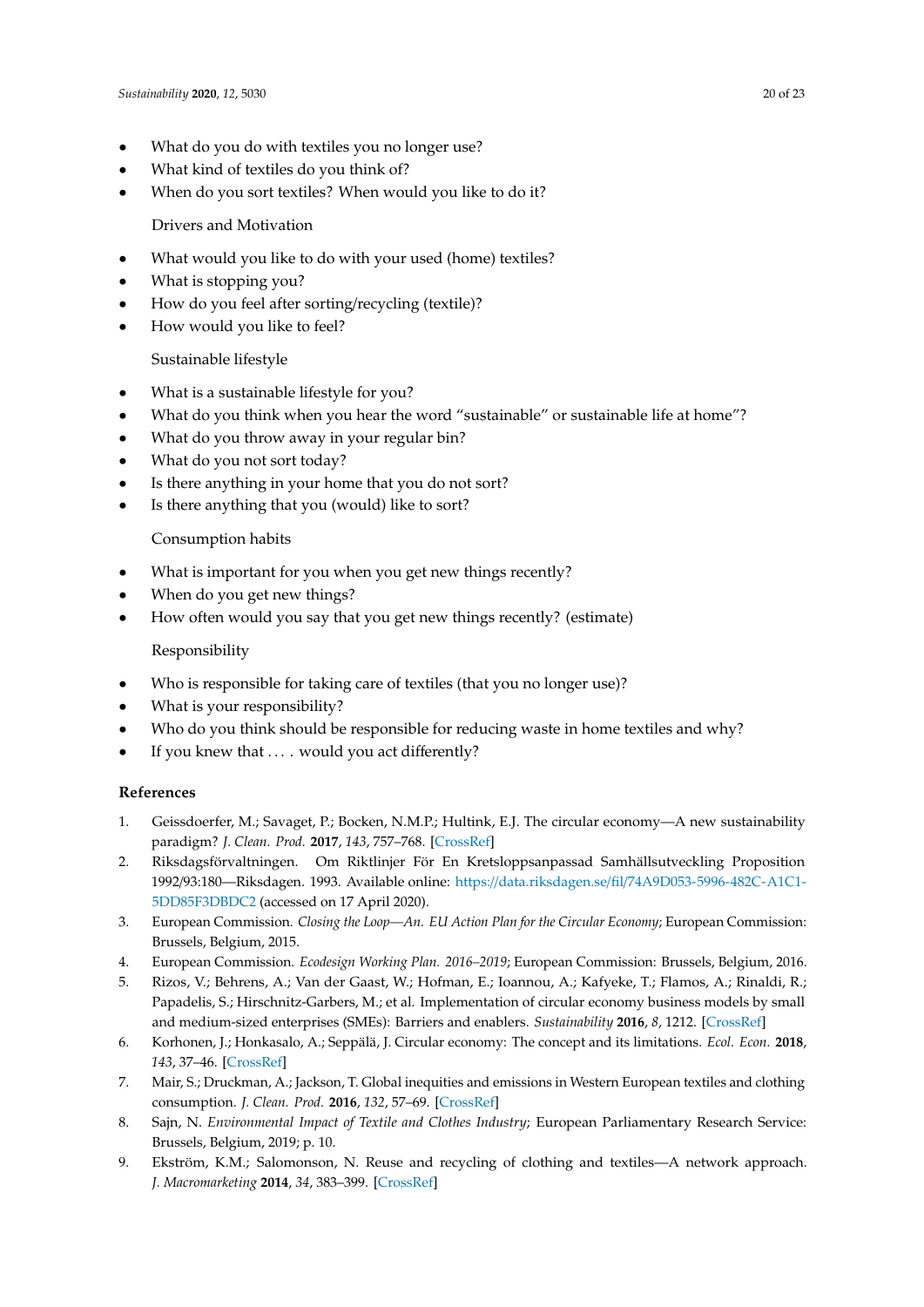- <span id="page-20-0"></span>10. Hållbara Textilier. Available online: http://[www.naturvardsverket.se](http://www.naturvardsverket.se/Miljoarbete-i-samhallet/Miljoarbete-i-Sverige/Uppdelat-efter-omrade/Konsumtion-och-produktion/Hallbara-textilier/)/Miljoarbete-i-samhallet/Miljoarbete-i-Sverige/Uppdelat-efter-omrade/[Konsumtion-och-produktion](http://www.naturvardsverket.se/Miljoarbete-i-samhallet/Miljoarbete-i-Sverige/Uppdelat-efter-omrade/Konsumtion-och-produktion/Hallbara-textilier/)/Hallbara-textilier/ (accessed on 16 April 2019).
- <span id="page-20-1"></span>11. Tojo, N.; Kogg, B.; Kiørboe, N.; Kjær, B.; Aalto, K. *Prevention of Textile Waste*; Nordic Council of Ministers: Copenhagen, Denmark, 2012.
- <span id="page-20-2"></span>12. Gustafsson, E.; Hjelmgren, D.; Czarniawska, B. Cloth loop—An attempt to construct an actor-network. In *Waste Management and Sustainable Consumption: Reflections on Consumer Waste*; Routledge: Abingdon, UK, 2015; pp. 115–129.
- <span id="page-20-3"></span>13. Johnsson, S.; Selin, S. Circular economy in the clothing industry—Identification and evaluation of circular opportunities for MQ retail. In *Master of Science Thesis in the Management and Economics of Innovation Programme*; Chalmers University of Technoology: Gothenburg, Sweden, 2015.
- <span id="page-20-4"></span>14. Laitala, K. Consumers' clothing disposal behaviour—A synthesis of research results. *Int. J. Consum. Stud.* **2014**, *38*, 444–457. [\[CrossRef\]](http://dx.doi.org/10.1111/ijcs.12088)
- <span id="page-20-16"></span>15. Bianchi, C.; Birtwistle, G. Sell, give away, or donate: An exploratory study of fashion clothing disposal behaviour in two countries. *Int. Rev. Retail Distrib. Consum. Res.* **2010**, *20*, 353–368. [\[CrossRef\]](http://dx.doi.org/10.1080/09593969.2010.491213)
- <span id="page-20-22"></span>16. Domina, T.; Koch, K. Convenience and frequency of recycling: Implications for including textiles in curbside recycling programs. *Environ. Behav.* **2002**, *34*, 216–238. [\[CrossRef\]](http://dx.doi.org/10.1177/0013916502342004)
- <span id="page-20-23"></span>17. Domina, T.; Koch, K. Consumer reuse and recycling of post-consumer textile waste. *J. Fash. Mark. Manag. Int. J.* **1999**, *3*, 346–359. [\[CrossRef\]](http://dx.doi.org/10.1108/eb022571)
- <span id="page-20-19"></span>18. Goudeau, C.V. Ready to Tear? A Study on Fashion and Consumer Disposal Behavior. Ph.D. Thesis, Oklahoma State University, Stillwater, OK, USA, 2014.
- <span id="page-20-12"></span>19. Ha-Brookshire, J.E.; Hodges, N.N. Socially responsible consumer behavior? Exploring used clothing donation behavior. *Cloth. Text. Res. J.* **2009**, *27*, 179–196. [\[CrossRef\]](http://dx.doi.org/10.1177/0887302X08327199)
- <span id="page-20-11"></span>20. Johnson, K.K.P.; Young Lee, J.; Halter, H.; Ju, H. Investigating fashion disposition with young consumers. *Young Consum.* **2013**, *14*, 67–78. [\[CrossRef\]](http://dx.doi.org/10.1108/17473611311305494)
- <span id="page-20-13"></span>21. Joung, H.-M. Materialism and clothing post-purchase behaviors. *J. Consum. Mark.* **2013**, *30*, 530–537. [\[CrossRef\]](http://dx.doi.org/10.1108/JCM-08-2013-0666)
- <span id="page-20-18"></span>22. Joung, H.-M.; Park-Poaps, H. Factors motivating and influencing clothing disposal behaviours. *Int. J. Consum. Stud.* **2013**, *37*, 105–111. [\[CrossRef\]](http://dx.doi.org/10.1111/j.1470-6431.2011.01048.x)
- <span id="page-20-15"></span>23. Koch, K.; Domina, T. The effects of environmental attitude and fashion opinion leadership on textile recycling in the US. *J. Consum. Stud. Home Econ.* **1997**, *21*, 1–17. [\[CrossRef\]](http://dx.doi.org/10.1111/j.1470-6431.1997.tb00265.x)
- <span id="page-20-9"></span>24. Morgan, L.R.; Birtwistle, G. An investigation of young fashion consumers' disposal habits. *Int. J. Consum. Stud.* **2009**, *33*, 190–198. [\[CrossRef\]](http://dx.doi.org/10.1111/j.1470-6431.2009.00756.x)
- <span id="page-20-5"></span>25. Shim, S. Environmentalism and consumers' clothing disposal patterns: An exploratory study. *Cloth. Text. Res. J.* **1995**, *13*, 38–48. [\[CrossRef\]](http://dx.doi.org/10.1177/0887302X9501300105)
- <span id="page-20-6"></span>26. Bagozzi, R.P.; Dabholkar, P.A. Consumer recycling goals and their effect on decisions to recycle: A means-end chain analysis. *Psychol. Mark.* **1994**, *11*, 313–340. [\[CrossRef\]](http://dx.doi.org/10.1002/mar.4220110403)
- <span id="page-20-20"></span>27. Bor, Y.J.; Chien, Y.-L.; Hsu, E. The market-incentive recycling system for waste packaging containers in Taiwan. *Environ. Sci. Policy* **2004**, *7*, 509–523. [\[CrossRef\]](http://dx.doi.org/10.1016/j.envsci.2004.07.002)
- <span id="page-20-21"></span>28. Hong, S.; Adams, R.M.; Love, H.A. An economic analysis of household recycling of solid wastes: The case of Portland, Oregon. *J. Environ. Econ. Manag.* **1993**, *25*, 136–146. [\[CrossRef\]](http://dx.doi.org/10.1006/jeem.1993.1038)
- <span id="page-20-24"></span>29. Iyer, E.S.; Kashyap, R.K. Consumer recycling: Role of incentives, information, and social class. *J. Consum. Behav.* **2007**, *6*, 32–47. [\[CrossRef\]](http://dx.doi.org/10.1002/cb.206)
- <span id="page-20-14"></span>30. Oskamp, S.; Harrington, M.J.; Edwards, T.C.; Sherwood, D.L.; Okuda, S.M.; Swanson, D.C. Factors influencing household recycling behavior. *Environ. Behav.* **1991**, *23*, 494–519. [\[CrossRef\]](http://dx.doi.org/10.1177/0013916591234005)
- <span id="page-20-17"></span>31. Shrum, L.J.; Lowrey, T.M.; McCarty, J.A. Recycling as a marketing problem: A framework for strategy development. *Psychol. Mark.* **1994**, *11*, 393–416. [\[CrossRef\]](http://dx.doi.org/10.1002/mar.4220110407)
- <span id="page-20-7"></span>32. Viscusi, W.K.; Huber, J.; Bell, J. Promoting recycling: Private values, social norms, and economic incentives. *Am. Econ. Rev.* **2011**, *101*, 65–70. [\[CrossRef\]](http://dx.doi.org/10.1257/aer.101.3.65)
- <span id="page-20-8"></span>33. Jacoby, J.; Berning, C.K.; Dietvorst, T.F. What about disposition? *J. Mark.* **1977**, *41*, 22–28. [\[CrossRef\]](http://dx.doi.org/10.1177/002224297704100212)
- <span id="page-20-10"></span>34. McNeill, L.S.; Hamlin, R.P.; McQueen, R.H.; Degenstein, L.; Garrett, T.C.; Dunn, L.; Wakes, S. Fashion sensitive young consumers and fashion garment repair: Emotional connections to garments as a sustainability strategy. *Int. J. Consum. Stud.* **2020**, 1–8. [\[CrossRef\]](http://dx.doi.org/10.1111/ijcs.12572)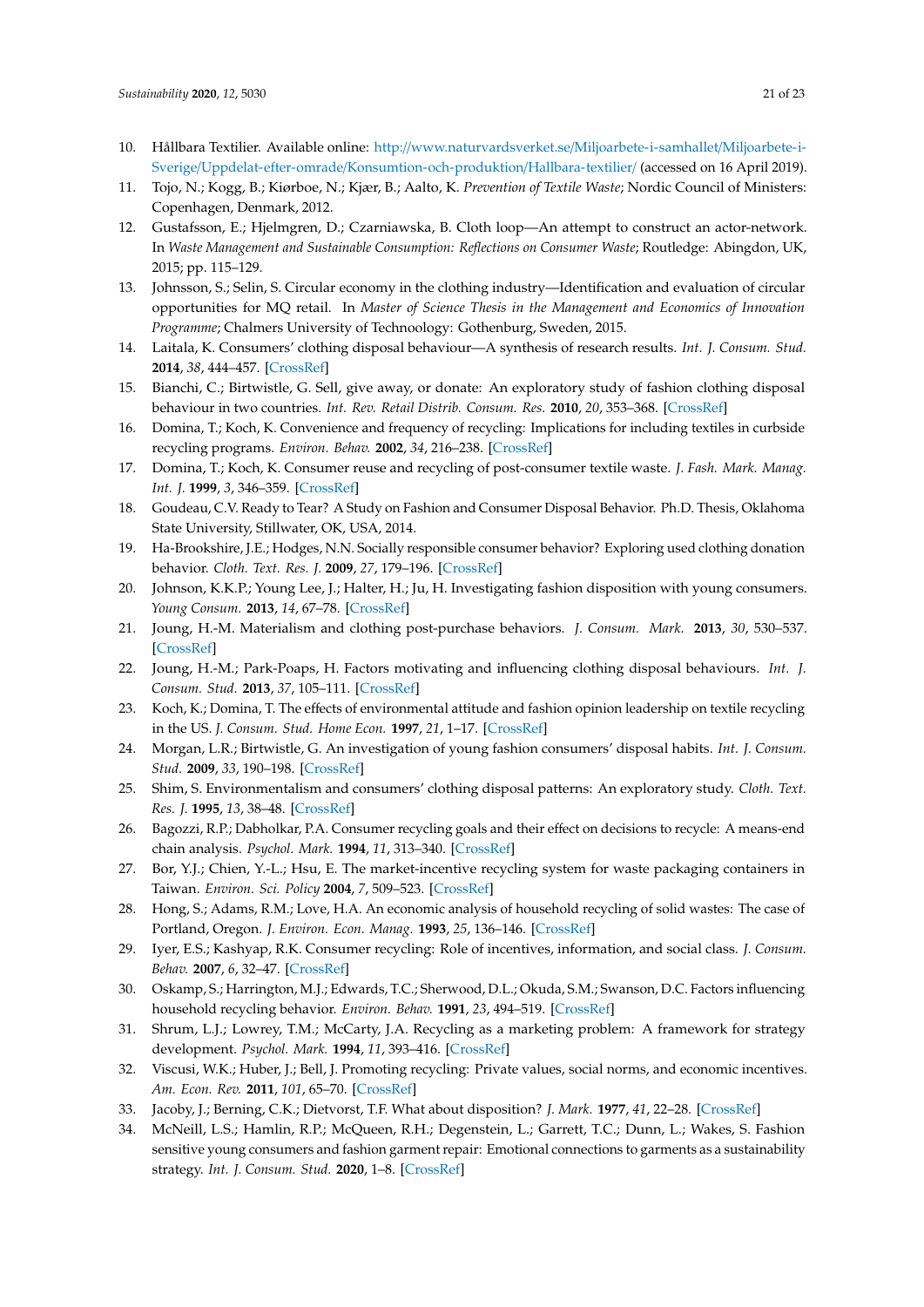- <span id="page-21-0"></span>35. Berger, I.E.; Corbin, R.M. Perceived consumer effectiveness and faith in others as moderators of environmentally responsible behaviors. *J. Public Policy Mark.* **1992**, *11*, 79–89. [\[CrossRef\]](http://dx.doi.org/10.1177/074391569201100208)
- <span id="page-21-1"></span>36. McCarty, J.A.; Shrum, L.J. A structural equation analysis of the relationships of personal values, attitudes and beliefs about recycling, and the recycling of solid waste products. *ACR North. Am. Adv.* **1993**, *20*, 641–646.
- <span id="page-21-2"></span>37. Arcury, T.A. Environmental attitude and environmental knowledge. *Hum. Organ.* **1990**, *49*, 300–304. [\[CrossRef\]](http://dx.doi.org/10.17730/humo.49.4.y6135676n433r880)
- <span id="page-21-3"></span>38. Ramsey, C.E.; Rickson, R.E. Environmental knowledge and attitudes. *J. Environ. Educ.* **1976**, *8*, 10–18. [\[CrossRef\]](http://dx.doi.org/10.1080/00958964.1976.9941552)
- <span id="page-21-4"></span>39. König, A. A stitch in time: Changing cultural constructions of craft and mending. *CU* **2013**, *5*, 569–585. [\[CrossRef\]](http://dx.doi.org/10.3384/cu.2000.1525.135569)
- <span id="page-21-5"></span>40. Scott, K.A.; Weaver, S.T. To repair or not to repair: What is the motivation? *Mark. Public Policy Conf. Proc.* **2014**, *26*, 32.
- <span id="page-21-6"></span>41. Cervellon, M.-C.; Carey, L.; Harms, T. Something old, something used: Determinants of women's purchase of vintage fashion vs second-hand fashion. *Int. J. Retail. Distrib. Manag.* **2012**, *40*, 956–974. [\[CrossRef\]](http://dx.doi.org/10.1108/09590551211274946)
- <span id="page-21-7"></span>42. Simintiras, A.C.; Martin, B. The impact of green product lines on the environment: Does what they know affect how they feel? *Mark. Intell. Plan.* **1995**, *13*, 16–23. [\[CrossRef\]](http://dx.doi.org/10.1108/02634509510088991)
- <span id="page-21-8"></span>43. Gwozdz, W.; Netter, S.; Bjartmarz, T.; Reisch, L.A. Survey results on fashion consumption and sustainability among young swedes. In *Report Mistra Future Fashion*; Mistra Future Fashion: Borås, Sweden, 2013.
- <span id="page-21-9"></span>44. Chen, F.; Chen, H.; Yang, J.; Long, R.; Li, Q. Impact of information intervention on the recycling behavior of individuals with different value orientations—An experimental study on express delivery packaging waste. *Sustainability* **2018**, *10*, 3617. [\[CrossRef\]](http://dx.doi.org/10.3390/su10103617)
- <span id="page-21-10"></span>45. Van Lange, P.A.M.; Bekkers, R.; Schuyt, T.N.M.; Vugt, M.V. From games to giving: Social value orientation predicts donations to noble causes. *Basic Appl. Soc. Psychol.* **2007**, *29*, 375–384. [\[CrossRef\]](http://dx.doi.org/10.1080/01973530701665223)
- <span id="page-21-11"></span>46. Mitchell, M.; Montgomery, R.; Rauch, D. Toward an understanding of thrift store donors. *Int. J. Nonprofit Volunt. Sect. Mark.* **2009**, *14*, 255–269. [\[CrossRef\]](http://dx.doi.org/10.1002/nvsm.360)
- <span id="page-21-12"></span>47. Ekström, K.M. *Waste Management and Sustainable Consumption: Reflections on Consumer Waste*; Routledge: Abingdon, UK, 2015.
- <span id="page-21-13"></span>48. Andreoni, J. Impure altruism and donations to public goods: A theory of warm-glow giving. *Econ. J.* **1990**, *100*, 464–477. [\[CrossRef\]](http://dx.doi.org/10.2307/2234133)
- <span id="page-21-14"></span>49. Thøgersen, J. Recycling and morality: A critical review of the literature. *Environ. Behav.* **1996**, *28*, 536–558. [\[CrossRef\]](http://dx.doi.org/10.1177/0013916596284006)
- <span id="page-21-15"></span>50. Lemire, B. Consumerism in preindustrial and early industrial England: The trade in secondhand clothes. *J. Br. Stud.* **1988**, *27*, 1–24. [\[CrossRef\]](http://dx.doi.org/10.1086/385902)
- <span id="page-21-16"></span>51. Diddi, S.; Yan, R.-N. Consumer perceptions related to clothing repair and community mending events: A circular economy perspective. *Sustainability* **2019**, *11*, 5306. [\[CrossRef\]](http://dx.doi.org/10.3390/su11195306)
- <span id="page-21-17"></span>52. Ekström, K.M. *Consumer Behaviour: A Nordic Perspective*; Studentlitteratur: Lund, Sweden, 2010; ISBN 978-91-44-05577-0.
- <span id="page-21-18"></span>53. Pole, K.Mixed method designs: A review of strategies for blending quantitative and qualitative methodologies. *Mid-West. Educ. Res.* **2007**, *20*, 4.
- <span id="page-21-19"></span>54. Fråne, A.; Stenmarck, Å.; Gíslason, S.; Lyng, K.-A.; Løkke, S.; Castell-Rüdenhausen, M.; Wahlström, M. *Collection & Recycling of Plastic Waste: Improvements in Existing Collection and Recycling Systems in the Nordic Countries*; Nordic Council of Ministers: Copenhagen, Denmark, 2014; ISBN 978-92-893-2804-3.
- <span id="page-21-20"></span>55. Shaw, M.E.; Wright, J.M. *Scales for the Measurement of Attitudes*; McGraw-Hill: New York, NY, USA, 1967.
- <span id="page-21-21"></span>56. Robinson, J.P.; Shaver, P.R. *Measures of Social Psychological Attitudes*; Survey Research Center, Institute for Social Research: Ann Arbor, MI, USA, 1973; ISBN 978-0-87944-069-5.
- <span id="page-21-22"></span>57. Fennema, E.; Sherman, J.A. Fennema-sherman mathematics attitudes scales: Instruments designed to measure attitudes toward the learning of mathematics by females and males. *J. Res. Math. Educ.* **1976**, *7*, 324–326. [\[CrossRef\]](http://dx.doi.org/10.2307/748467)
- 58. Jerry, J.; Vaske, M.P.D. A value-attitude-behavior model predicting wildland preservation voting intentions. *Soc. Nat. Resour.* **1999**, *12*, 523–537. [\[CrossRef\]](http://dx.doi.org/10.1080/089419299279425)
- <span id="page-21-23"></span>59. Sample, J.; Warland, R. Attitude and prediction of behavior. *Soc. Forces* **1973**, *51*, 292–304. [\[CrossRef\]](http://dx.doi.org/10.2307/2577135)
- <span id="page-21-24"></span>60. DeVellis, R.F. *Scale Development: Theory and Applications*; SAGE: New York, NY, USA, 2012; ISBN 978-1-4129-8044-9.